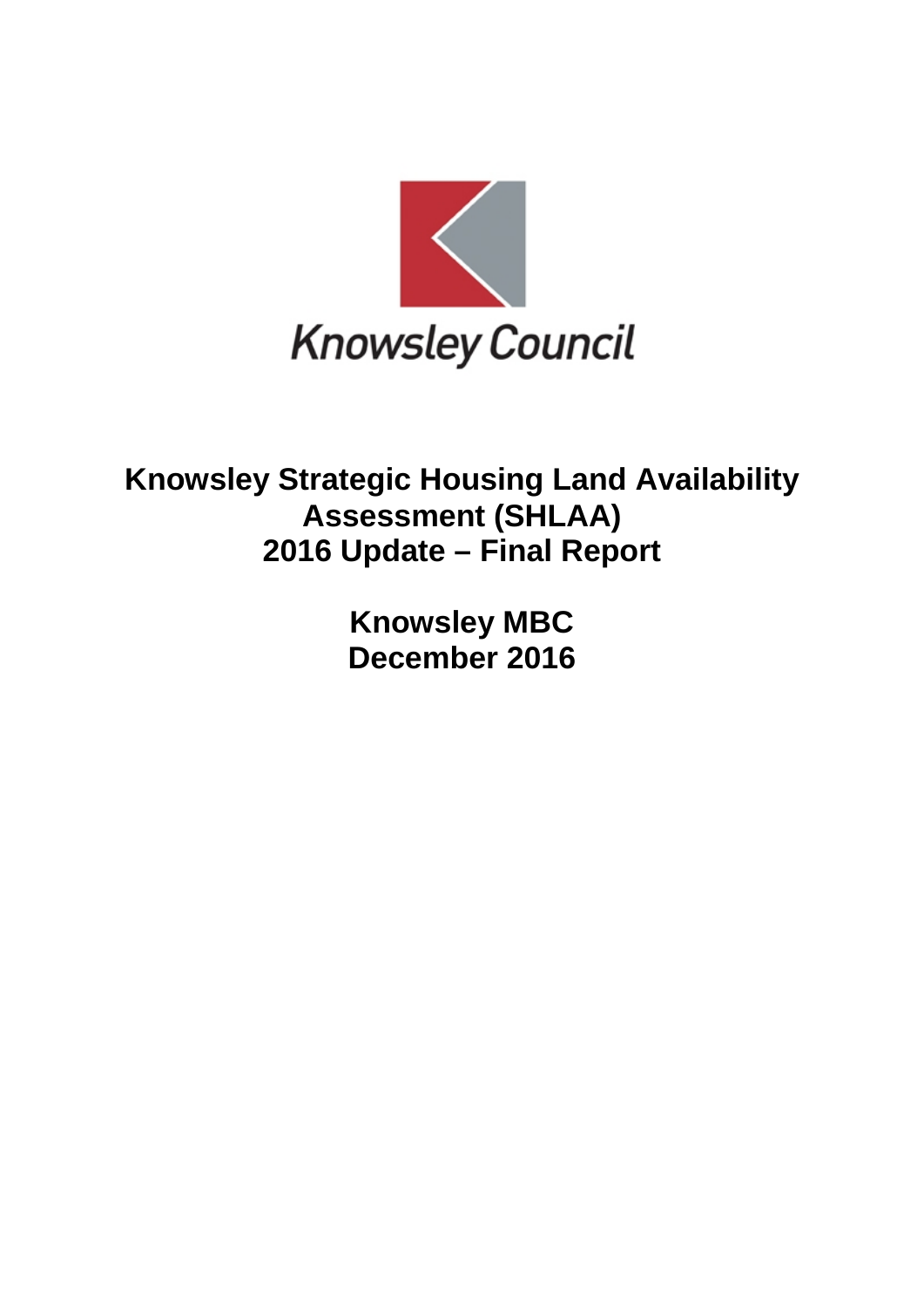|    | <b>Contents</b>                                        | Page           |
|----|--------------------------------------------------------|----------------|
| 1. | Introduction                                           | 1              |
|    | 2. Planning policy context                             | $\overline{2}$ |
| 3. | Key changes since publication of the SHLAA 2012 Update | 4              |
| 4. | Methodology                                            | 7              |
|    | 5. Stakeholder consultation                            | 16             |
|    | 6. Results of the assessment                           | 17             |
|    | 7. Summary and conclusions                             | 20             |
| 8. | Monitoring and review                                  | 20             |

## **Appendices**

| Appendix 1: Allocations and sites with planning permission at 1 April 2016 |
|----------------------------------------------------------------------------|
| Appendix 2: SHLAA sites: $0 - 5$ year supply (site assessment sheets)      |
| Appendix 3: SHLAA sites: $6 - 10$ year supply (site assessment sheets)     |
| Appendix 4: Sites excluded from the SHLAA (site assessment sheets)         |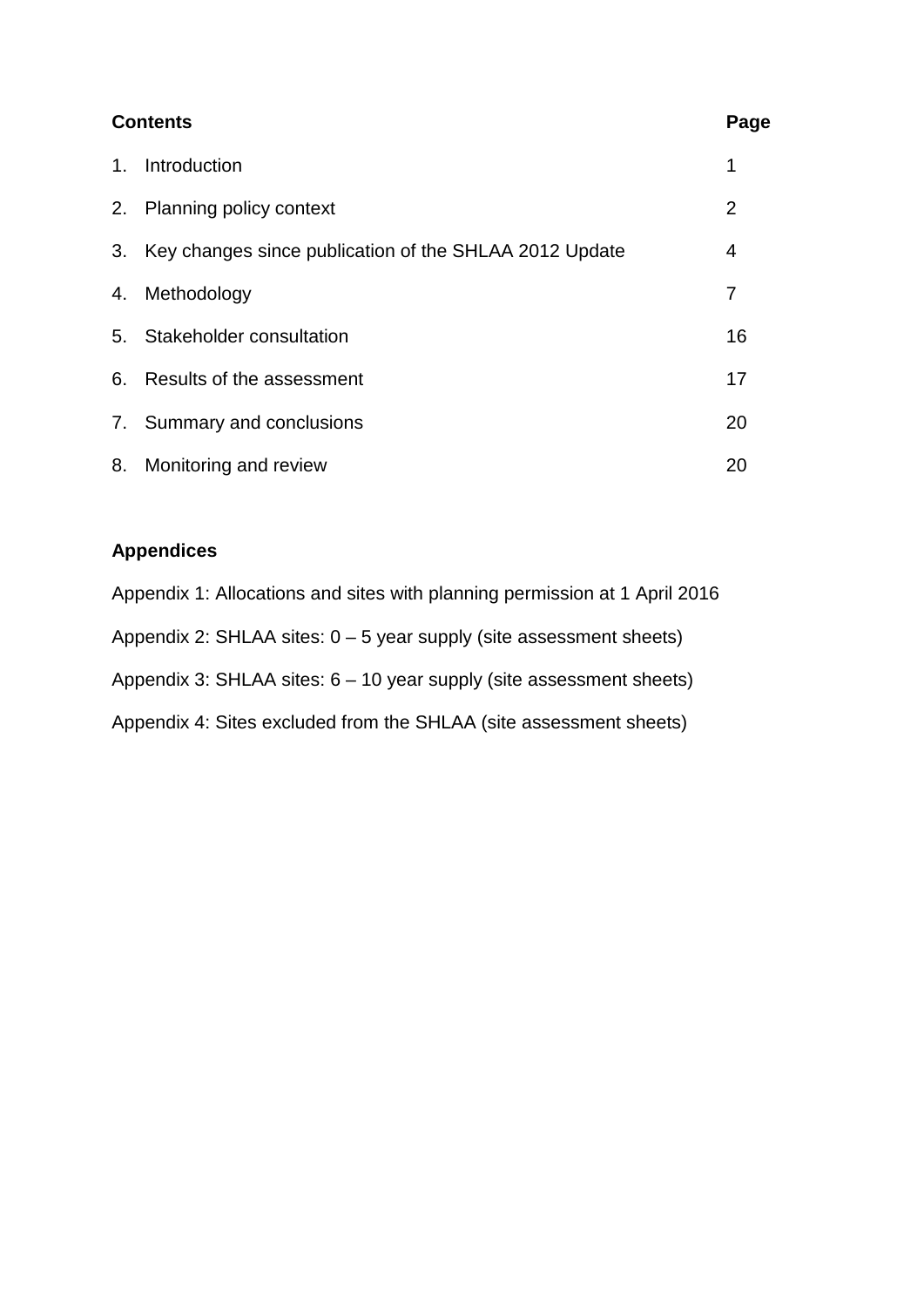## **1. Introduction**

1.1 Knowsley's Strategic Housing Land Availability Assessment (SHLAA) undertakes a review of housing land availability and provides an estimation of when housing land is likely to come forward for development. The SHLAA also assists in formulating the Council's policies relating to the delivery of new housing. However, the SHLAA itself does not represent a statement of Council policy. Whilst the SHLAA will inform the Local Plan process, it is for the adopted Local Plan: Core Strategy and any future Local Plan documents to determine which sites come forward for residential development and by what timescale.

#### 1.2 **The inclusion of sites within this study should not therefore be taken to imply that they will be allocated for development of that the Council will necessarily consider planning applications favourably.**

- 1.3 Knowsley's first SHLAA was published in March 2010. The Study was developed using a combination of in-house work by Knowsley Council officers and subsequent work by independent consultants, White Young Green (WYG). Subsequent updates to the first SHLAA have been undertaken in 2011 and 2012. Further partial updates were made during the Examination of the Local Plan Core Strategy during 2013-2016. These SHLAAs are available to view online at [www.knowsley.gov/LocalPlan.](http://www.knowsley.gov/LocalPlan)
- 1.4 This report represents the Council's third full update to the SHLAA and has a base date of 1 April 2016.
- 1.5 This SHLAA update has been developed "in-house" by Knowsley Council using a methodology consistent with previous SHLAAs and in line with National Planning Policy Framework (NPPF) and Planning Practice Guidance (PPG).
- 1.6 Knowsley Council will continue to monitor and review its SHLAA on a regular basis. This process will be undertaken with engagement with neighbouring authorities, developers and other stakeholders via the Housing Market Partnership (HMP).
- 1.7 A further update of the SHLAA will be published in 2017, with a base date of 1 April 2017.
- 1.8 For further information on this report, or on the Knowsley Local Plan, please contact the Council's Local Plan team on 0151 443 2326 or [localplan@knowsley.gov.uk.](mailto:localplan@knowsley.gov.uk)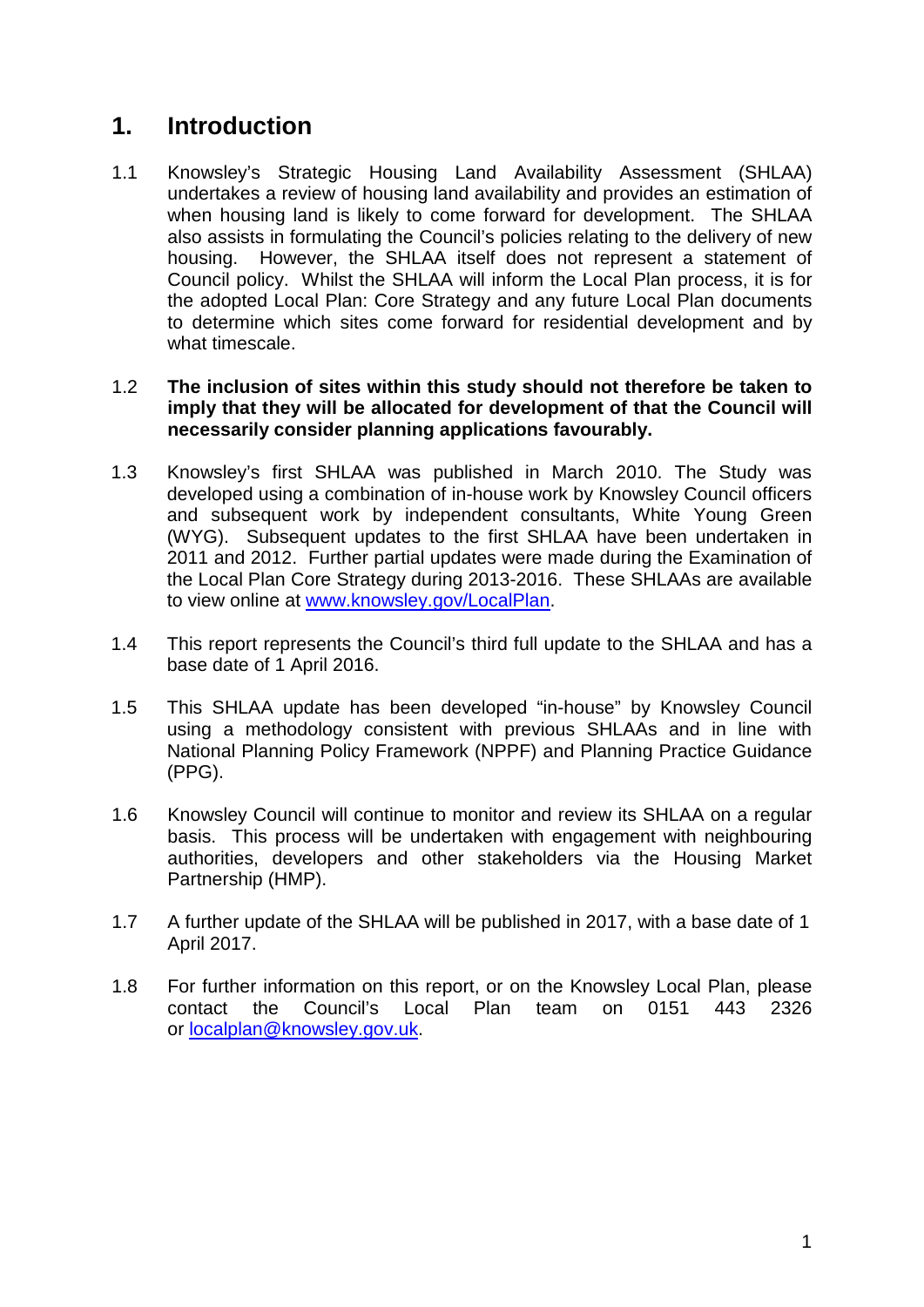## **2. Planning policy context**

#### *National policy*

- 2.1 At the national level, the National Planning Policy Framework (NPPF) sets a key objective to deliver a wide choice of high quality homes. The NPPF sets out the requirement for local authorities to use their evidence base to ensure that their Local Plans meets the full, objectively assessed needs for market and affordable housing.
- 2.2 Paragraph 47 of the NPPF states that in order to boost the supply of housing, local authorities should:
	- Identify and update annually a supply of specific deliverable sites sufficient to provide five years' worth of housing against their housing requirements with an additional buffer of 5% (moved forward from later in the plan period) to ensure choice and competition in the market for land. Where there has been a record of persistent under delivery of housing, local planning authorities should increase their buffer to 20% (moved forward from later in the plan period) to provide a realistic prospect of achieving the planned supply and to ensure choice and competition in the market for land; and
	- Identify a supply of specific developable sites or broad locations for growth, for years 6-10 and, where possible, for years 11-15.
- 2.3 To be considered deliverable, sites should be available now, offer a suitable location for development now, and be achievable with a realistic prospect that housing will be delivered on the site within five years and in particular that development of the site is viable. Sites with planning permission should be considered deliverable until permission expires, unless there is clear evidence that schemes will not be implemented within five years, for example they will not be viable, there is no longer a demand for the type of units, or sites have long term phasing plans (paragraph 47, NPPF).
- 2.4 To be considered developable, sites should be in a suitable location for housing development and there should be a reasonable prospect that the site is available and could be viably developed at the point envisaged (paragraph 47, NPPF).
- 2.5 Paragraph 159 of the NPPF identifies the requirement for local authorities to produce a Strategic Housing Land Availability Assessment to establish realistic assumptions about the availability, suitability and economic viability of land to meet the identified need for housing over the plan period.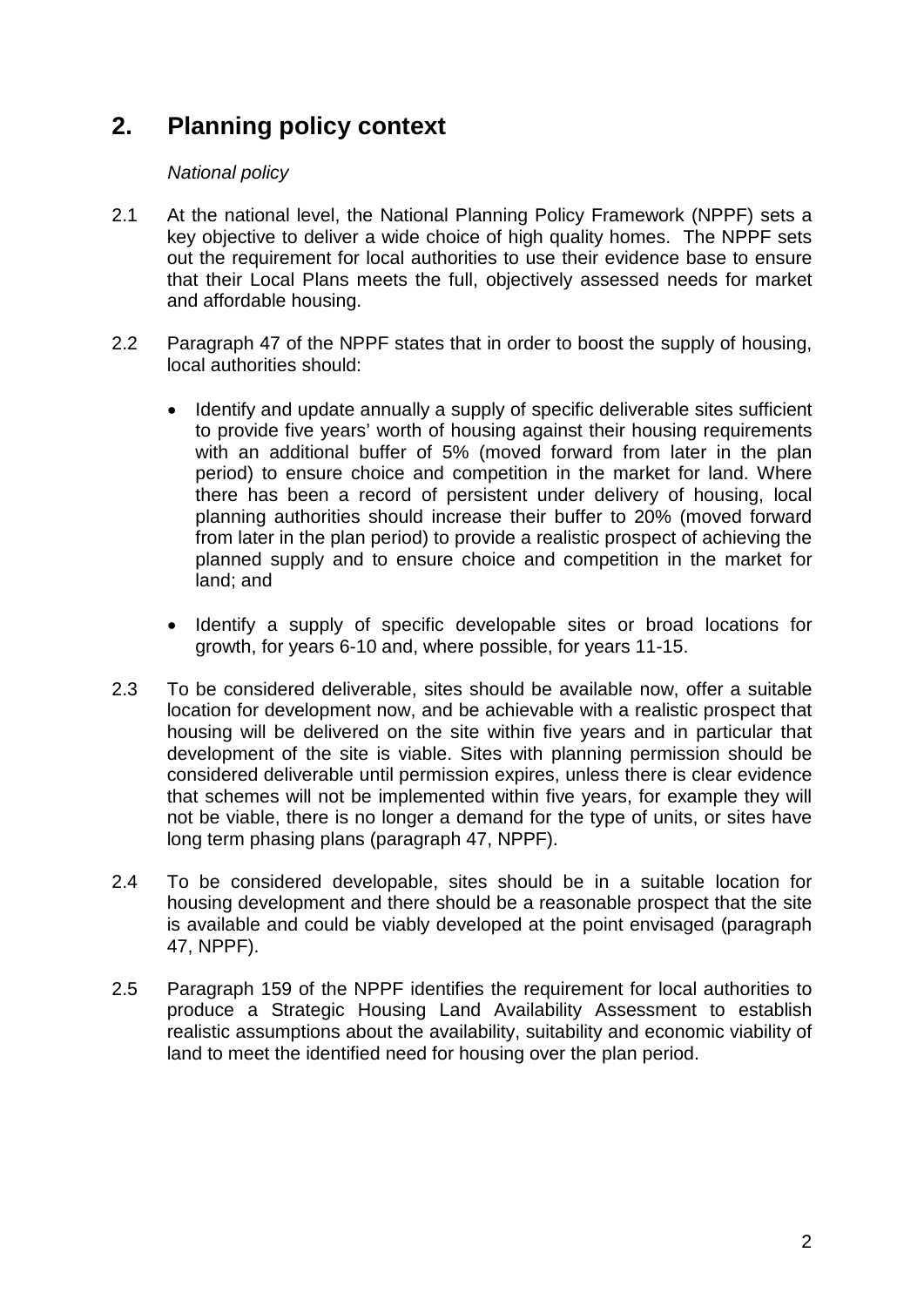- 2.6 PPG guidance supports the approach outlined in the NPPF outlines that a SHLAA assessment should<sup>[1](#page-4-0)</sup>:
	- Identify sites and broad locations with potential for development;
	- Assess their development potential;
	- Assess their suitability for development and the likelihood of development coming forward (the availability and achievability).

#### *Local policy*

- 2.6 The Council adopted its Local Plan: Core Strategy in January 2016. The document sets Knowsley's target for housing delivery for the plan period (up to 2028) as 450 homes per annum. For the purposes of this SHLAA update, the identified housing supply is considered in the context of the adopted Core Strategy housing target.
- 2.7 The Local Plan Core Strategy commits the Council to monitoring its housing land supply on an annual basis. Paragraph 5.13 of the Core Strategy explains how the Council will use the SHLAA to undertake a "plan, monitor, manage" approach to housing land availability, including establishing a position against the national policy requirement to maintain a five year supply of housing land.

<span id="page-4-0"></span><sup>&</sup>lt;sup>1</sup> http://planningguidance.communities.gov.uk/blog/guidance/housing-and-economic-land-availabilityassessment/what-is-the-purpose-of-the-assessment-of-land-availability/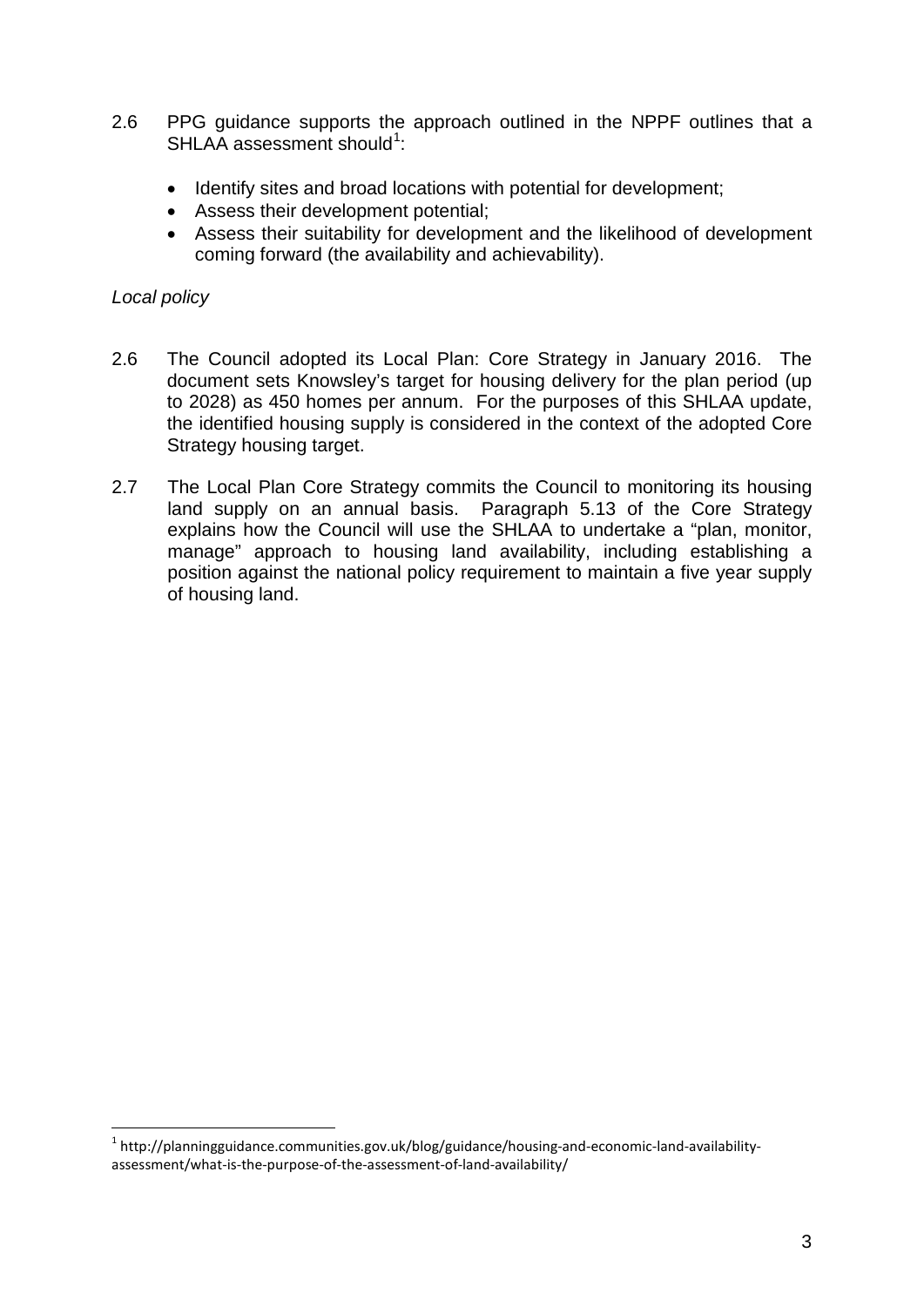## **3. Key changes since publication of the SHLAA 2012 Update**

#### *Sustainable Urban Extensions*

3.1 Upon adoption the Knowsley Local Plan: Core Strategy removed a number of locations from the Green Belt to accommodate development needs up to and beyond 2028. These locations have been allocated as Sustainable Urban Extensions within the Core Strategy. The sites have been appropriately assessed within the SHLAA and their expected delivery is reflected in this assessment.

#### *Knowsley Public Sector Land Holdings Review*

- 3.2 The Council has undertaken review of public sector land holdings across the Borough. The review considered all land in public ownership within Knowsley, including amenity, residential and amenity land. In appraising each site the review considered each site's existing usage, condition, community benefit, development potential and likely future maintenance costs.
- 3.3 Following the assessment of land through the review, a number of sites have been identified as being suitable for new residential development. Many of these sites were already identified by previous SHLAA studies, those which were new to the process have been included in this update.
- 3.4 Future updates to the Council's land holdings review will inform subsequent updates to the SHLAA.

*Knowsley Affordable Housing Programme 2016-2021*

- 3.5 The Home and Communities Agency (HCA) published its prospectus for the latest round of funding for Affordable Housing in April 2016. This prospectus invites applications for up to £4.7 billion of funding to increase the supply of new shared ownership and affordable homes. The funding which is open to both Registered Providers (RP) and private developers aims to deliver –
	- 135,000 homes for Help to Buy: Shared Ownership
	- 10,000 homes for Rent to Buy
	- 8,000 homes for specialised housing
- 3.6 The deadline for initial bids was September 2016 and the outcomes of these bids will be announced by the end of the year. Firm bids have been submitted by First Ark and Liverpool Mutual Homes with indicative Merseyside bids also submitted by a number of Registered Providers.

*Call for Sites (CFS)*

3.7 A formal "Call for Sites" exercise has been undertaken for this SHLAA update. This took place in July and August 2016. This process allowed landowners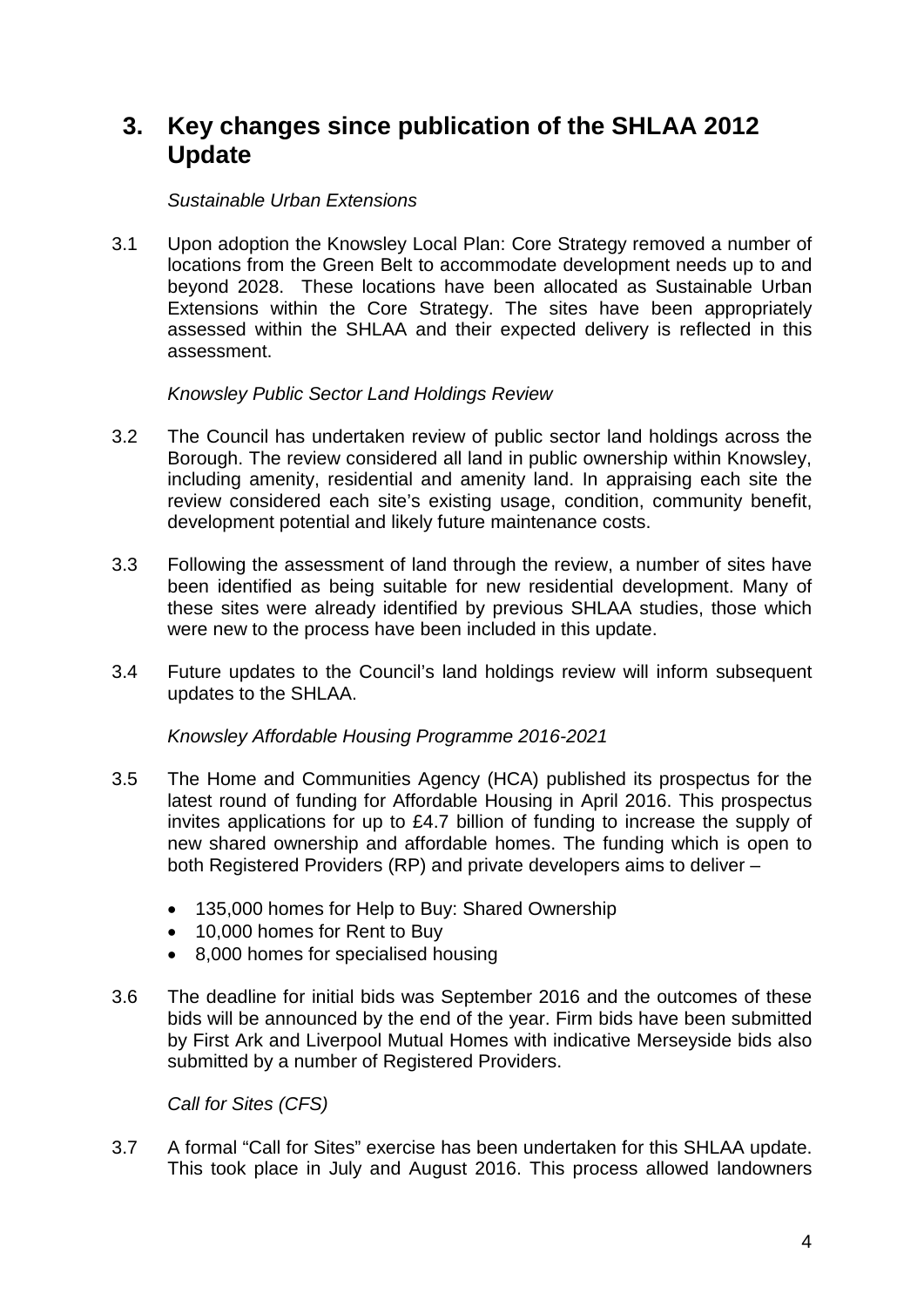and third parties that wished to promote land for housing to put their sites forward for inclusion in the SHLAA, in order for this study to be as comprehensive as possible.

- 3.8 As part of the Call for Sites for this update, 13 sites were submitted for consideration.
- 3.9 All of the sites received were either already included in the SHLAA, or were within Knowsley's Green Belt. Therefore, none of the Call for Sites submissions have been included as new sites in the SHLAA supply. Further information on this process is included in section 5 of this report.
- 3.10 The sites submitted via the Call for Sites process are listed in Table 1.

| Site ID | <b>Site Name</b>                                         | Township | Plan    | Comments                     |  |  |
|---------|----------------------------------------------------------|----------|---------|------------------------------|--|--|
|         |                                                          | Area     | Period  |                              |  |  |
|         |                                                          |          | (years) |                              |  |  |
|         | New sites not previously identified by the SHLAA process |          |         |                              |  |  |
| K0474   | Land at Hewitts                                          | Prescot  | N/A     | <b>Excluded due to SUE</b>   |  |  |
|         | Lane, Knowsley                                           |          |         | designation for              |  |  |
|         |                                                          |          |         | employment uses.             |  |  |
| K0473   | Land at Tincle                                           | Prescot  | N/A     | <b>Excluded due to SUE</b>   |  |  |
|         | Peg, Knowsley                                            |          |         | designation for              |  |  |
|         |                                                          |          |         | employment uses.             |  |  |
| K0471   | Land off                                                 | Huyton   | N/A     | <b>Excluded due to Green</b> |  |  |
|         | Lancaster                                                |          |         | Belt designation             |  |  |
|         | Avenue                                                   |          |         |                              |  |  |
| K0470   | Land to the rear                                         | Huyton   | N/A     | <b>Excluded due to Green</b> |  |  |
|         | of Lancaster                                             |          |         | Belt designation             |  |  |
|         | Avenue                                                   |          |         |                              |  |  |
| K0443   | <b>Weston House</b>                                      | Halewood | N/A     | <b>Excluded due to Green</b> |  |  |
|         | Nursery                                                  |          |         | Belt designation.            |  |  |
| K0469   | Land off Burtons                                         | Kirkby   | N/A     | <b>Excluded due to Green</b> |  |  |
|         | Way                                                      |          |         | Belt designation             |  |  |
| K0468   | Land north of Mill                                       | Prescot  | N/A     | <b>Excluded due to Green</b> |  |  |
|         | Lane                                                     |          |         | Belt designation             |  |  |
| K0467   | Land south of the                                        | Prescot  | N/A     | <b>Excluded due to Green</b> |  |  |
|         | $A580 - East$                                            |          |         | Belt designation             |  |  |
|         | Lancashire Road                                          |          |         |                              |  |  |
|         | (north of                                                |          |         |                              |  |  |
|         | Knowsley Park)                                           |          |         |                              |  |  |
| K0466   | Land north of                                            | Prescot  | N/A     | <b>Excluded due to Green</b> |  |  |
|         | <b>Knowsley Lane</b>                                     |          |         | Belt designation             |  |  |
| K0465   | Land south of the                                        | Prescot  | N/A     | <b>Excluded due to Green</b> |  |  |
|         | A580-East                                                |          |         | Belt designation             |  |  |
|         | Lancashire Road                                          |          |         |                              |  |  |
|         | (East of                                                 |          |         |                              |  |  |
|         | Knowsley Park)                                           |          |         |                              |  |  |

#### **Table 1: Call for Sites Submissions (2016)**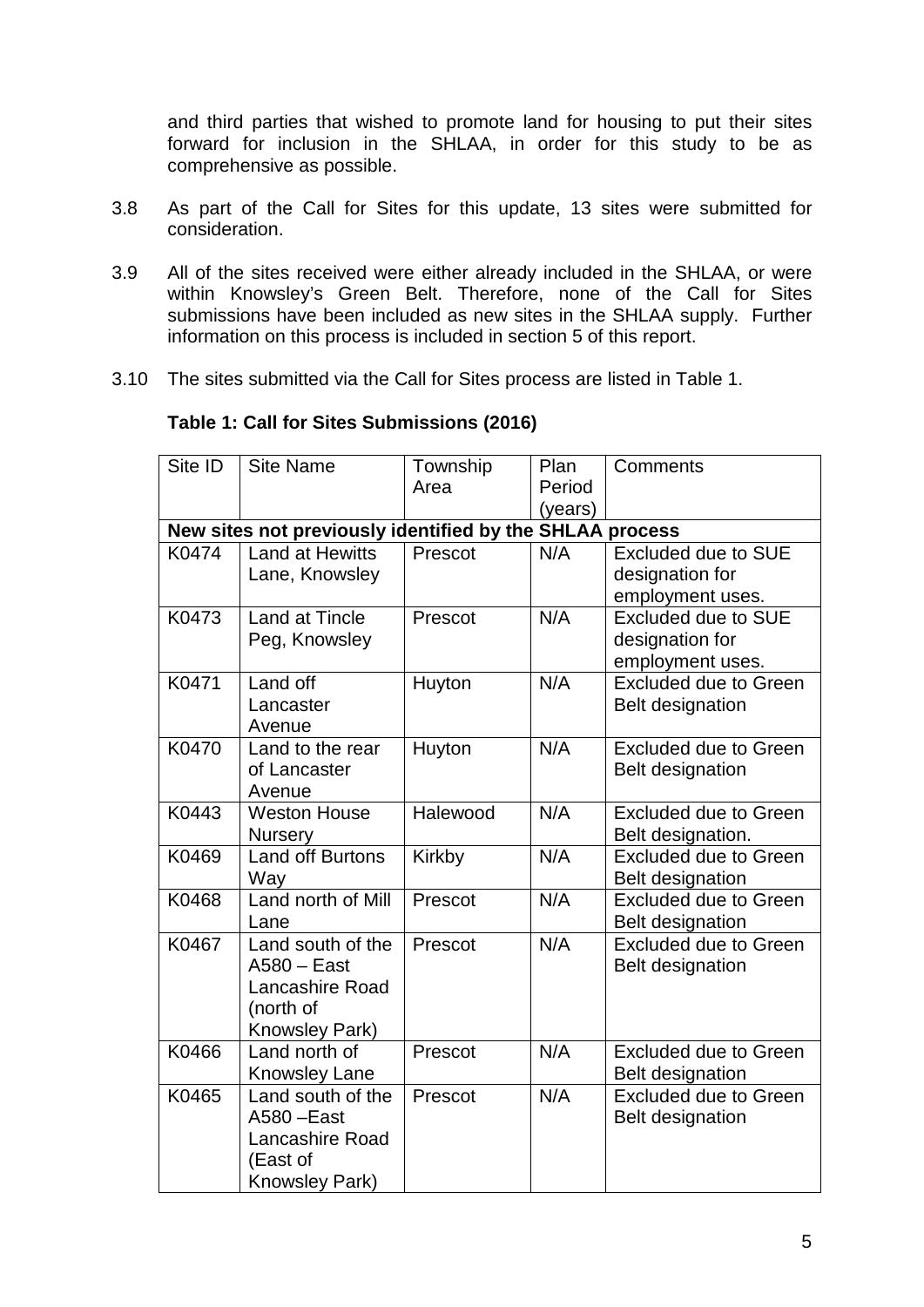| K0464                              | Land south of the                                             | Prescot  | N/A | <b>Excluded due to Green</b>                                                                                    |  |  |
|------------------------------------|---------------------------------------------------------------|----------|-----|-----------------------------------------------------------------------------------------------------------------|--|--|
|                                    | Paddocks                                                      |          |     | <b>Belt designation</b>                                                                                         |  |  |
|                                    | Site already identified by the SHLAA and/or planning process  |          |     |                                                                                                                 |  |  |
| Land at South of<br>Whiston<br>N/A |                                                               |          | N/A | SUE Allocation,                                                                                                 |  |  |
|                                    | Whiston/East of                                               |          |     | included within the                                                                                             |  |  |
|                                    | <b>Windy Arbour</b>                                           |          |     | commitments and                                                                                                 |  |  |
|                                    | Close                                                         |          |     | allocations section                                                                                             |  |  |
| N/A                                | Land at Carr<br>Lane, Knowsley                                | Prescot. | N/A | Submission excluded<br>from SHLAA supply as<br>already included as<br>Allocation due to SUE<br>designation.     |  |  |
| N/A                                | <b>Robcliffe</b><br><b>Longview Service</b><br><b>Station</b> | Huyton   | N/A | Excluded due to current<br>planning permission<br>due to inclusion in<br>commitments and<br>allocations section |  |  |

.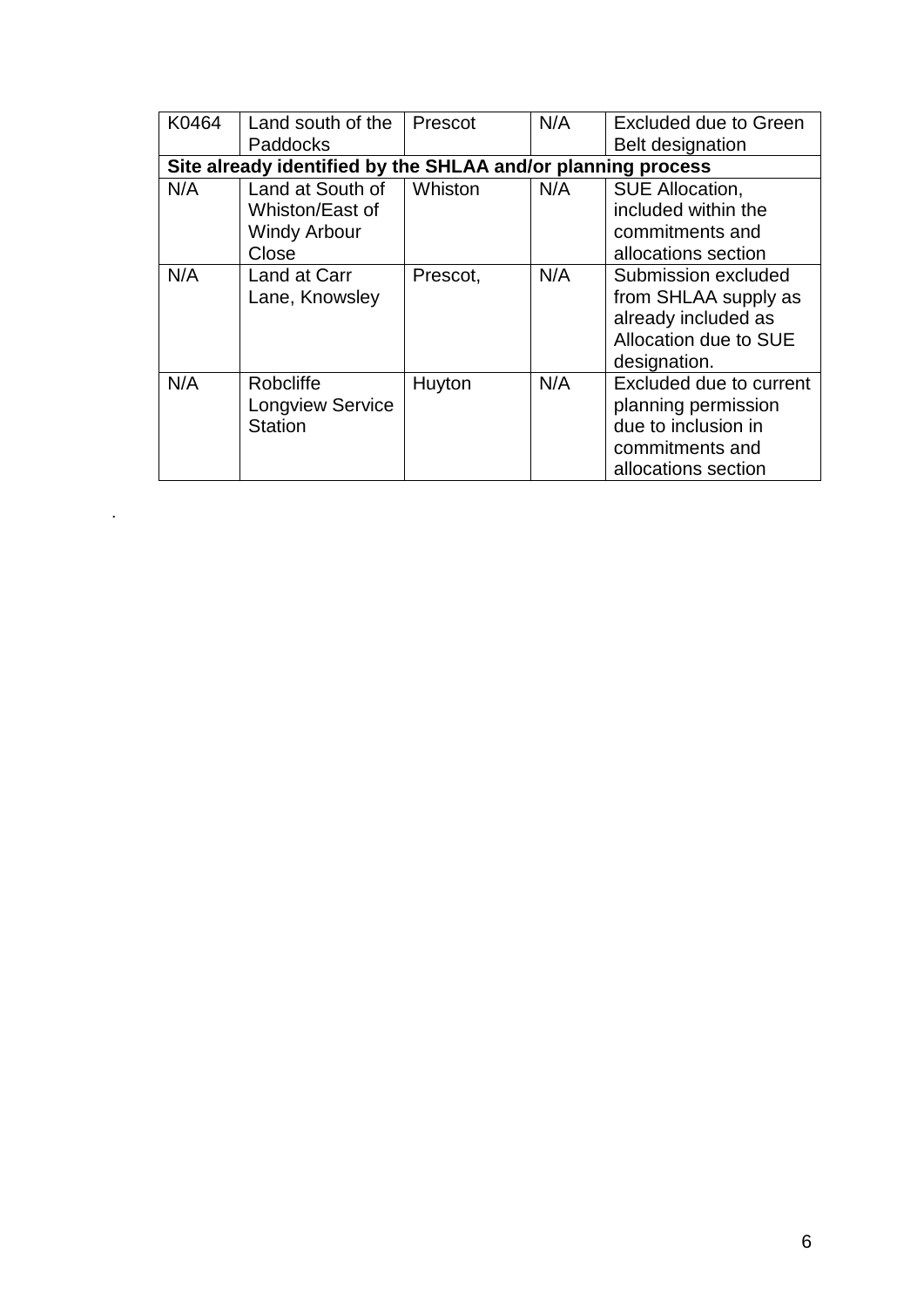## **4. Methodology**

- 4.1 The methodology employed in completing this 2016 update to the SHLAA is derived from that set out in PPG and has been endorsed by the Housing Market Partnership.
- 4.2 An account of the methodology at each stage in the process is recorded below.

#### Stage 1 - Site Identification

- 4.3 The SHLAA area is the entire Knowsley area as this correlates directly with the adopted Local Plan Core Strategy boundary. There is no size threshold of sites within the study; therefore all sites have been assessed through the SHLAA process.
- 4.4 The two broad methods for identifying sites are as outlined below:
	- Desktop Review;
	- Call for sites:

#### *Desktop Review*

- 4.5 This stage involved review of the existing database of site information to ensure that the data and the database are robust and up to date. This included:
	- Sites including in previous SHLAAs (completed or live) to consider changes in circumstances and continued suitability for housing;
	- Sites considered but not included in previous SHLAAs; and
	- A review of new sites / opportunities.

#### *Call for Sites*

- 4.6 The Call for Sites was an opportunity for landowners, site promoters and interested parties to submit land for consideration through the SHLAA. Sites were submitted to the Council using the Call for Sites Pro-forma
- 4.7 In order to ensure overall assumptions and site assessments are robust, it is proposed engagement with the development industry was carried out in two stages.
- 4.8 The first stage was an initial consultation on the assumptions behind the SHLAA methodology and the method itself.
- 4.9 The second stage of engagement was draft report stage when findings of the site assessments were made available. The development industry was then given the chance to comment on the results and provide any pertinent evidence that may have been considered in the SHLAA to date. This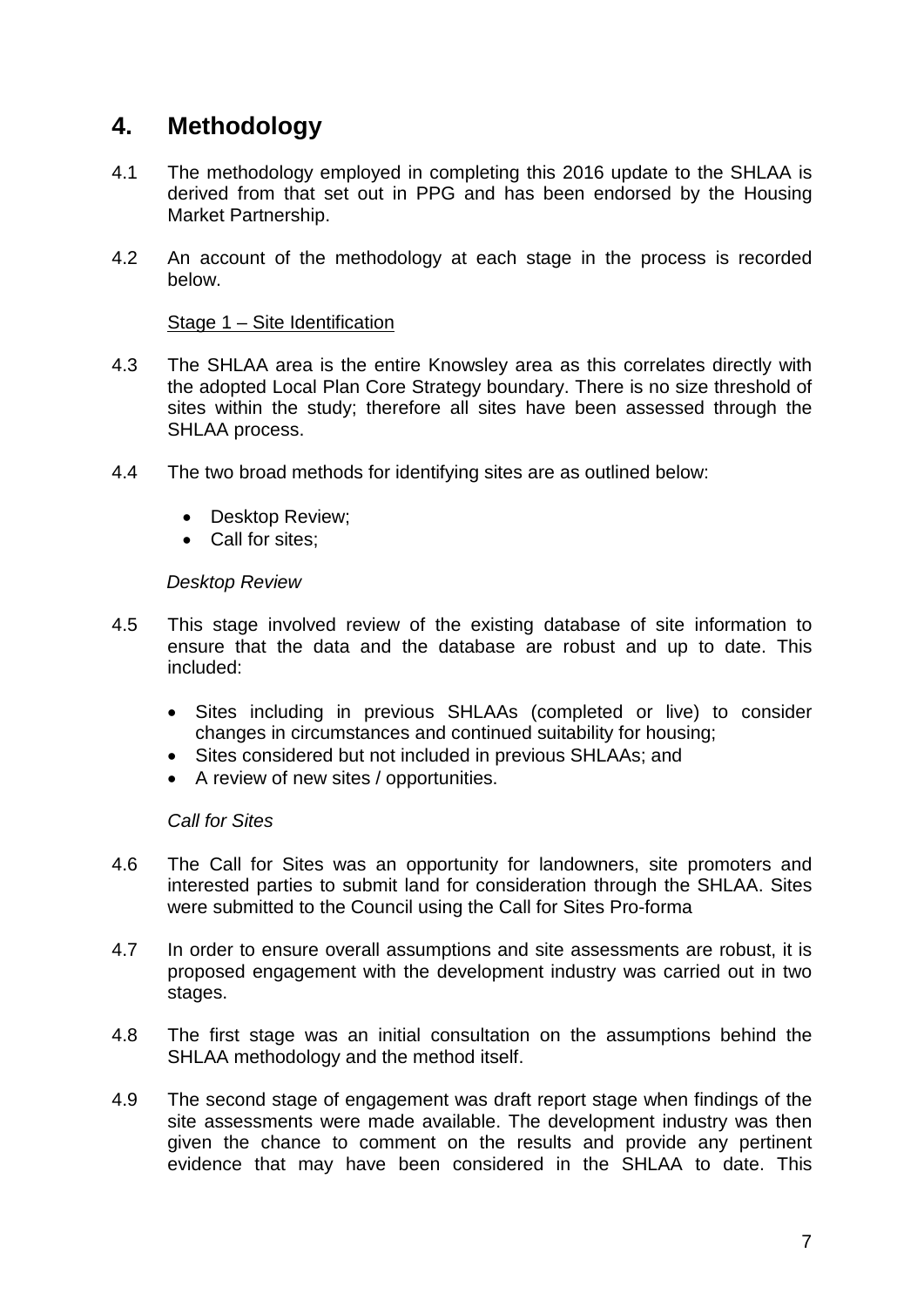information was be taken into account in a final review of the sites before publication of the final SHLAA.

*Identifying Site Sources*

4.10 During the desktop review a number of data sources were used to identify sites, these are outlined in the table below. Firstly, sites that are already in the planning process were identified. This will include sites with residential planning permission but also land currently allocated or permitted for nonresidential uses that are no longer required in that use. The portfolio of public sector land that is available in the study area was analysed to identify sites that considered surplus to requirements.

#### **Table 2: Site identification data sources:**

| <b>Sites</b>                                | <b>Source of Information</b>           |
|---------------------------------------------|----------------------------------------|
| Sites with outstanding planning             | Planning application data and Housing  |
| permission                                  | <b>Monitoring Data</b>                 |
| Land with planning permission for non-      | Review of Monitoring Data (Employment, |
| residential uses that is no longer required | Retail)                                |
| in that use.                                | Planning application data              |
| Sites which have a lapsed planning          | Planning application records           |
| permission                                  |                                        |
| Vacant & Derelict land & buildings          | <b>Officer Knowledge</b>               |
|                                             | <b>Empty Property Register</b>         |
| <b>Surplus Public Sector Land</b>           | Knowsley Property and Development      |
|                                             | team data                              |
| <b>Sustainable Urban Extensions</b>         | <b>Local Plan Core Strategy</b>        |
| <b>Call for Sites</b>                       | Submitted sites from external          |
|                                             | stakeholders                           |

- 4.11 Certain sites were excluded from the SHLAA process from the outset due to the presence of 'showstopper' constraints, including the following statutory environmental designations:
	- Sites protected by existing use, such as employment, open space or Green Belt
	- Ancient Woodlands
	- Areas within Flood Risk Zone 3b
	- Local Nature Reserves
	- SSSIs
	- Special Areas of Conservation
	- Historic Parks and Gardens
- 4.12 For avoidance of doubt, if one of the above constraints is present on only a small proportion of a wider development site then the developable area was calculated accordingly.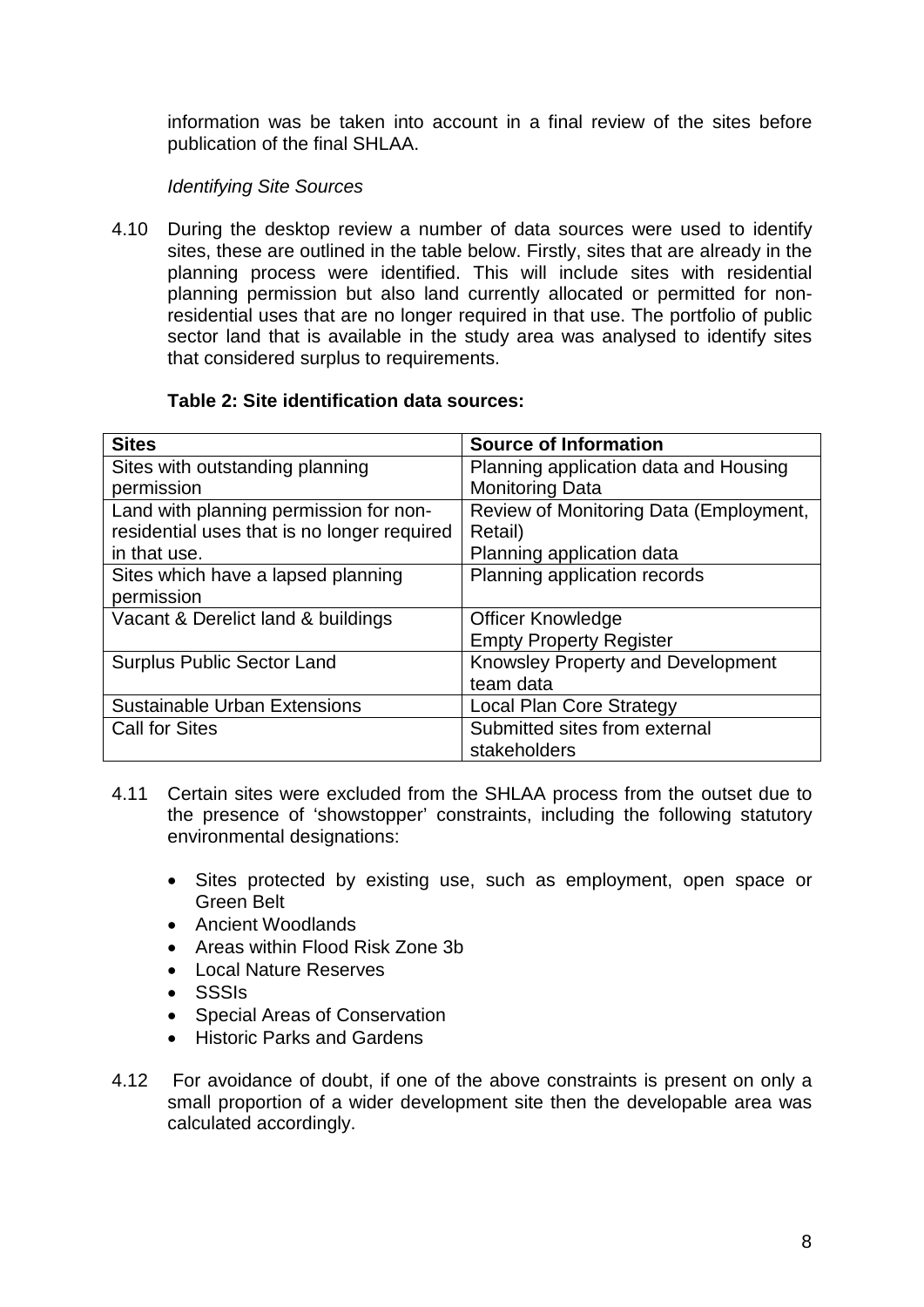#### Stage 2: Site / Broad Location Assessment

#### *Site Assessment*

- 4.13 The PPG requires the assessment of sites according to their suitability for housing, availability for development and the achievability of the development. This process was undertaken in order with the suitability of a site first, followed by availability. Given the more detailed nature of the test for the achievability of sites, only sites that have been identified as suitable and available were assessed under this heading.
- 4.14 The portfolio of sites identified by Stage 1 of the process was the subject of a thorough examination by Council officers. White Young Green (WYG) developed its own bespoke database for recording site information for the first SHLAA study. This was continued to be used to record key facts, judgements and new information concerning the identified sites. The database recorded 25 criteria in order to provide a comprehensive information source to assist in the undertaking of independent survey work and the assessment of each site's development potential.
- 4.15 The 25 criteria are not policy judgements; rather they are an assessment of factors that could influence the delivery of housing. The criteria are as follows.
	- 1. Is the site within a Conservation Area?
	- 2. Are there any Listed Buildings on the site?
	- 3. Is the site within a primarily residential area?
	- 4. Does the site comprise previously developed land?
	- 5. Is there any likelihood of contamination?
		- 6. Does the site need significant new infrastructure in order to be developed for housing?
	- 7. Are there any physical constraints?
	- 8. Is the site situated within Flood Zones 2 or 3?
	- 9. Are there any buildings requiring demolition?
	- 10. Is satisfactory access possible?
	- 11-16. Accessibility and distance from local services.
	- 17. Are there any nature conservation issues?
	- 18. Would redevelopment have a positive regeneration impact on the area?
	- 19. Is the site subject to any un-neighbourly uses?
	- 20. Is the site more suited to non-residential uses?
	- 21. Are there any ownership issues?

22. Is the site owned by developer, or is the owner willing to sell to a developer?

- 23. Is the site in active use?
- 24. Is the site underused?
- 25. Is the site within a strong residential area?
- 4.16 The results of this assessment were recorded and inputted into the SHLAA database.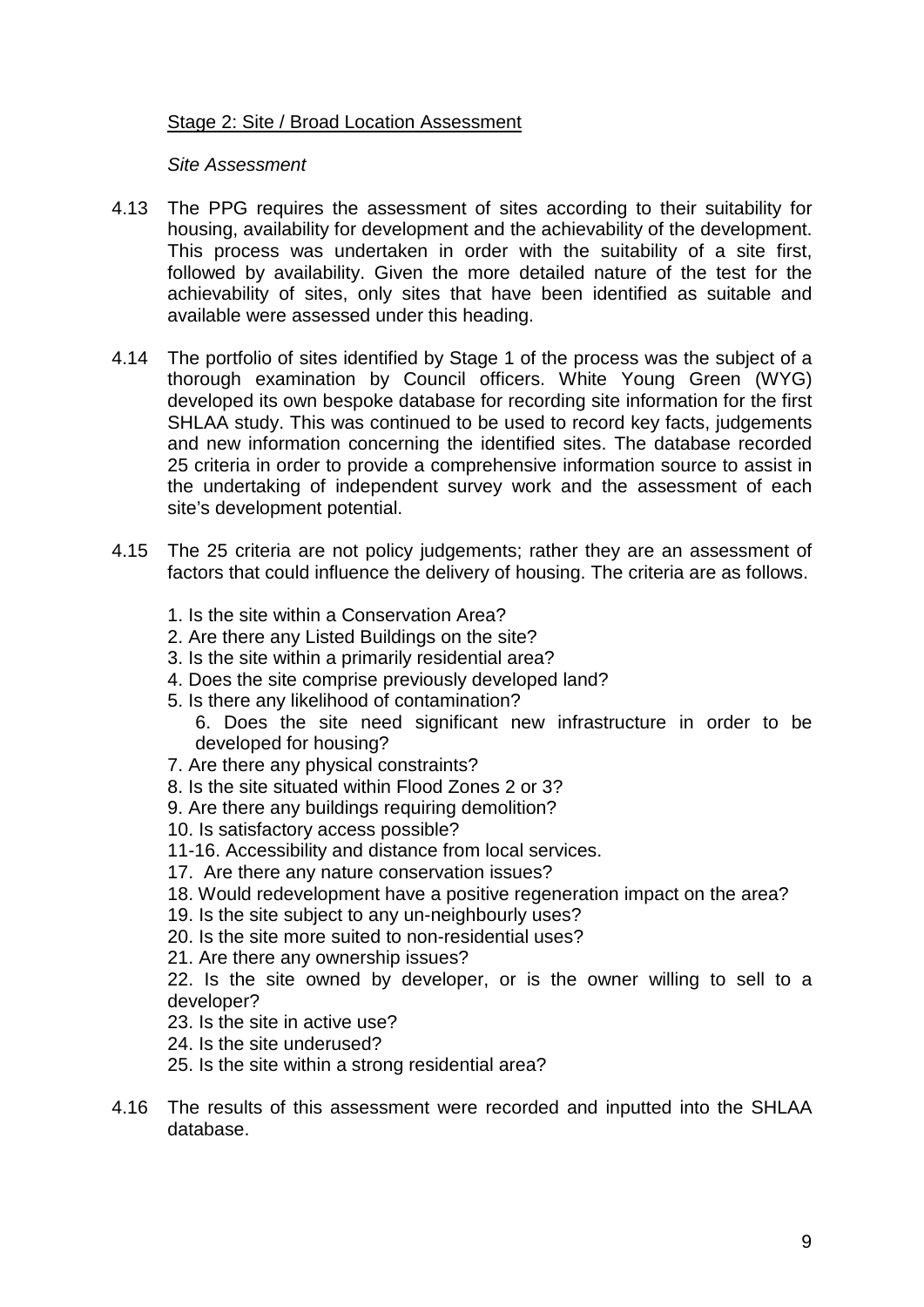*Review existing SHLAA sites*

4.17 A review of the information held on the existing database held from the previous SHLAA was undertaken first. This identified any information disparities in previous data which needed to be updated.

#### *Review new SHLAA sites*

- 4.18 The characteristics to be recorded for the new sites to be consistent with that done in previous SHLAAs included the following:
	- Site size:
	- Site boundaries;
	- Current use;
	- Surrounding land use;
	- Character of surrounding area (e.g. conservation area, listed buildings, Green Belt)
	- Physical constraints (e.g. access, contamination, topology, flood risk, location of infrastructure);
	- Environmental constraints; and
	- An initial assessment as to suitability for a particular

#### *Suitability Assessment*

- 4.19 A site is suitable for housing development if it offers a suitable location for development and would contribute to the creation of sustainable, mixed communities. The factors assessed in considering each identified site's suitability for housing in line with PPG were:
	- Policy restrictions such as designations, protected areas, existing planning policy and corporate or community strategy policy;
	- Physical problems or limitations such as access, infrastructure, ground conditions, flood risk, hazardous risks, pollution or contamination;
	- Potential impacts including effect on landscape features and conservation; and
	- The environmental conditions which would be experienced by prospective residents.

#### *Availability Assessment*

4.[2](#page-11-0)0 The availability assessment used the PPG definition $2$  that: *"A site is considered available for development, when, on the best information available (confirmed by the call for sites and information from land owners and legal searches where appropriate), there is a confidence that there are no* 

<span id="page-11-0"></span><sup>&</sup>lt;sup>2</sup> [http://planningguidance.communities.gov.uk/blog/guidance/housing-and-economic-land-availability](http://planningguidance.communities.gov.uk/blog/guidance/housing-and-economic-land-availability-assessment/methodology-stage-2-sitebroad-location-assessment/#paragraph_020)[assessment/methodology-stage-2-sitebroad-location-assessment/#paragraph\\_020](http://planningguidance.communities.gov.uk/blog/guidance/housing-and-economic-land-availability-assessment/methodology-stage-2-sitebroad-location-assessment/#paragraph_020)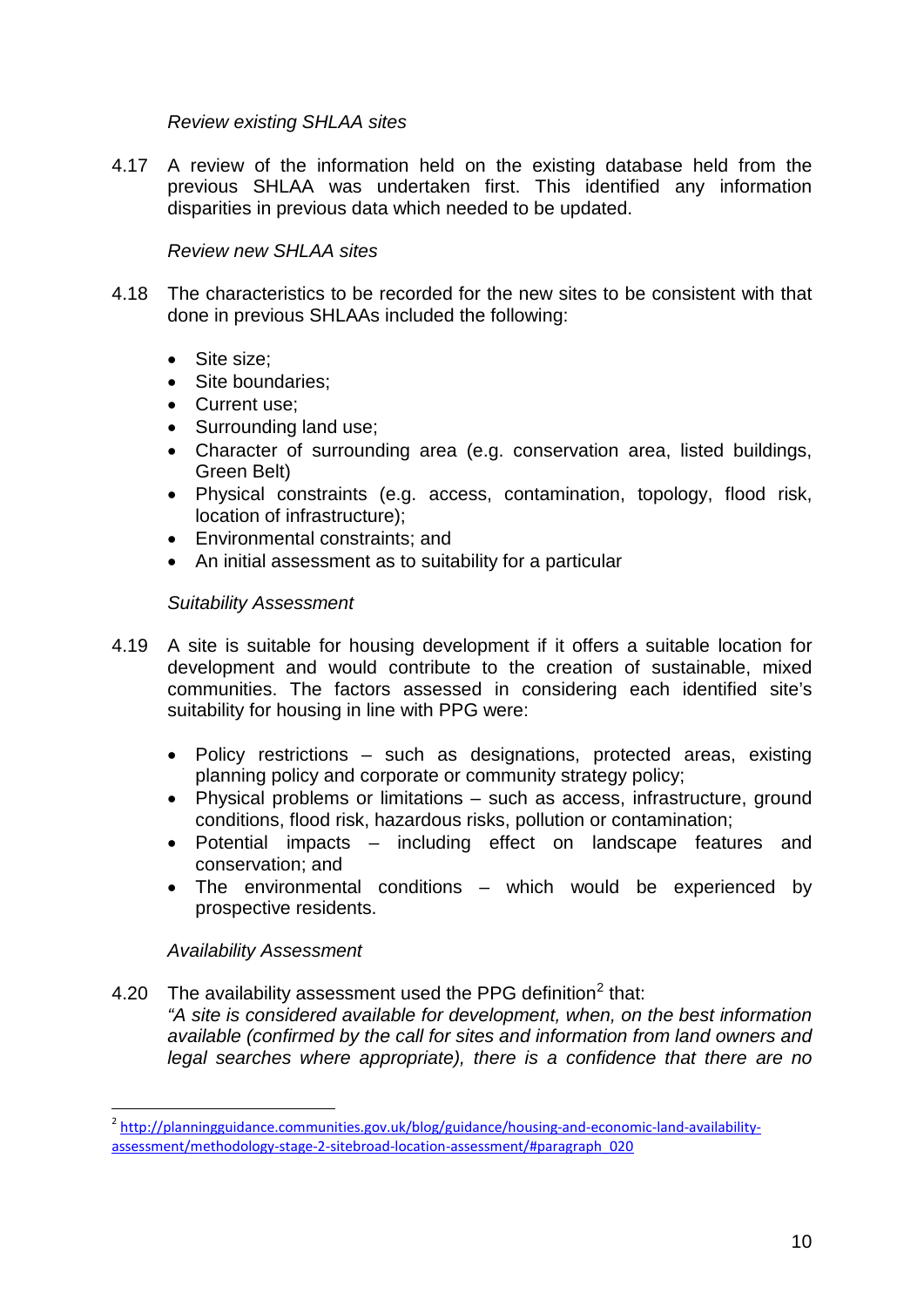*legal or ownership problems, such as unresolved multiple ownerships, ransom strips tenancies or operational requirements of landowners."*

- 4.21 Sites were considered available where the landowner/promoter has expressed an intention to develop or sell the site for development and there were no known legal constraints.
- 4.22 Initial intelligence on sites availability was identified through information held by the Council, further consultation with stakeholders, or via Call for Sites process.
- 4.23 For large scale sites evidence was sought on the ownership of the sites, including Land Registry Title Deeds. Sites with unresolved ownership problems such as multiple ownerships with no agreements, ransom strips, tenancies and covenants were not be considered available unless there were reasonable prospects that the constraints could be overcome.
- 4.24 For a site to be considered deliverable there must be confirmation from the landowner/promoter that the site could become available for development in 0-5 years. Where no indication has been provided in terms of timescales for development, the site was considered developable in the longer term, subject to satisfactory assessment against the suitability and achievability criteria.

#### *Achievability Assessment*

- 4.25 A key part of the SHLAA process is the assessment of the deliverability of the sites identified. This is an explicit requirement of the NPPF and PPG. It is vital to ensure that the sites for both residential and non-residential development identified through the plan-making process are deliverable in the context of the Council's policies.
- 4.26 The strength of the housing market differs across Knowsley and historic evidence of housing delivery within the Borough suggests the viability of developing some sites for housing has sometimes been an issue. It was therefore important to assess the specific constraints impacting on the delivery of each site in order that the future phasing of sites could be accurately assessed.
- 4.27 A site is considered achievable for development where there is a reasonable degree of confidence that housing can be developed on the site by a particular point in time. This is essentially a judgement about the economic viability of a site, and the capacity of the developer to complete a development over a certain period. It is affected by:
	- Market factors, within which we include both housing demand in the general locality and the likely attractiveness of the site to the market; and
	- Cost factors, in terms of whether a site is known to be contaminated, thus requiring significant remediation works in order to be developed for residential purposes, and whether there are buildings requiring demolition on site.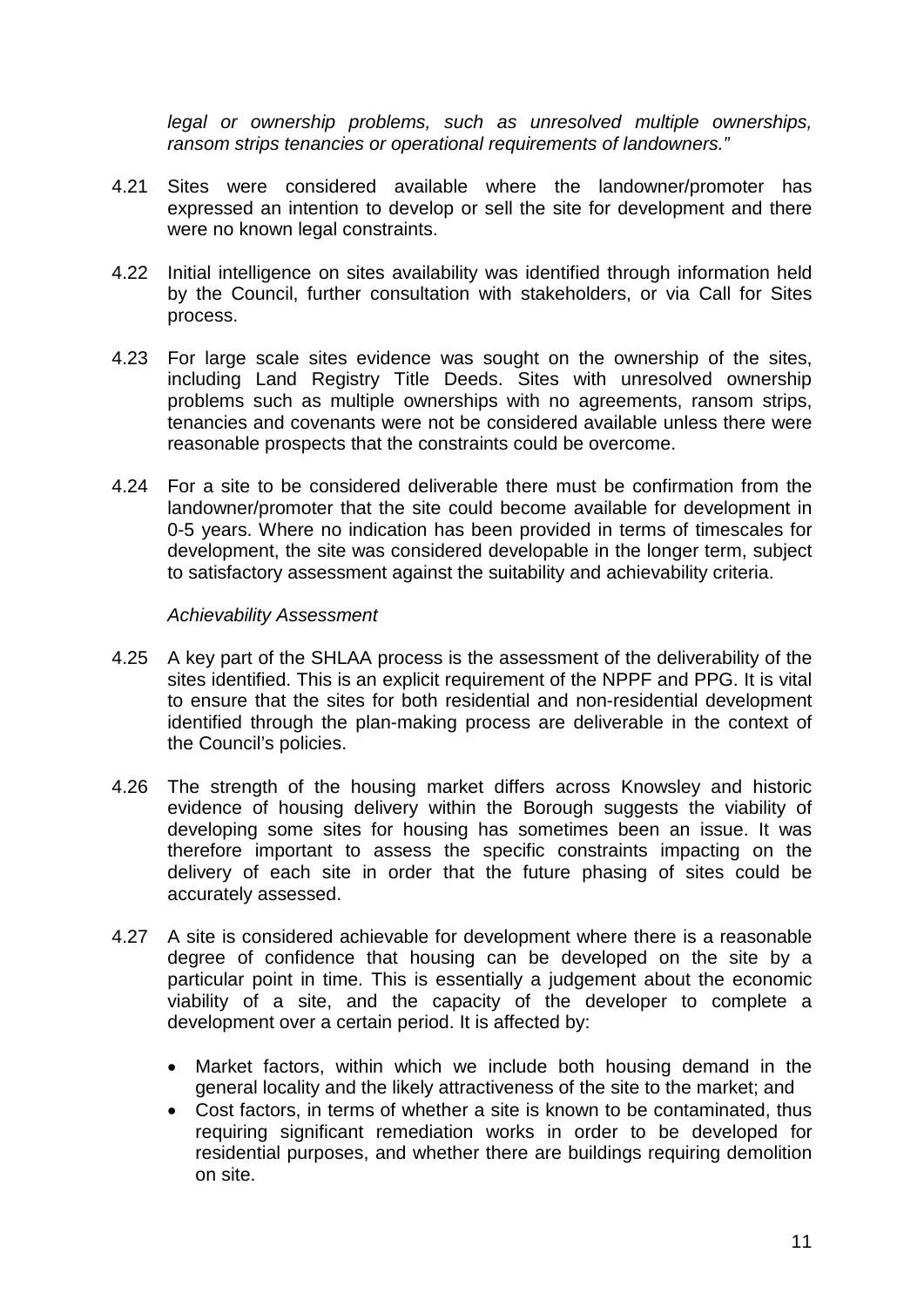- 4.28 Evidence from Knowsley's 2012 Economic Viability Assessment (EVA) will be used to assess the viability of sites within the SHLAA, as the area based findings in relation to the strength of the market within the EVA are still relevant in the current market.
- 4.29 Further to undertaking the EVA analysis, a risk assessment was applied to sites based on recommendations made during the Local Plan: Core Strategy Examination Hearings. The risk assessments to be applied were as follows;
	- All Sites under Construction: No discount applied
	- Sites with Planning Permission:
		- o Sites owned by Registered Provider/North Huyton: No discount
		- o Private ownership, Full Planning Permission:
			- **Viable: No discount**
			- **Marginal: 20% discount**
			- Unviable: 33% discount
		- o Private ownership, Outline Planning Permission:
			- **Viable: 20% discount**
			- Marginal: 33% discount
			- Unviable: 50% discount
- 4.30 Another factor affecting achievability is the capacity of a developer to complete and let or sell the development over a certain period. Feedback was sought from developers through the HMP on typical build out rates and using information from past delivery, where applicable.

#### *Estimating Housing Potential*

- 4.31 The PPG states that "the development potential of each identified site should be guided by the existing or emerging plan policy including locally determined policies on density". The PPG recommends that where local densities are not available existing development schemes and case studies should be used and adjusted to reflect individual site characteristics and constraints where appropriate.
- 4.32 In order to estimate the housing potential of each site, an assessment of its developable area was made. There are a number of factors which may influence the developable area of a site. Limiting factors include topography, irregular shaped plots and site specific constraints such as underground services or flood zones. In Knowsley all sites that are affected by flooding lie within Flood Zone 3. In each case, that part of the site which lies within Flood Zone 3 was excluded from the developable area.
- 4.33 Allowance was made on larger sites for the on-site provision of access roads, along with facilities such as green infrastructure and community uses, to serve that development. The assumptions used in previous SHLAAs for calculating net developable area have continued and are set out in the table below. It should be noted that the net developable area is an indicative figure and the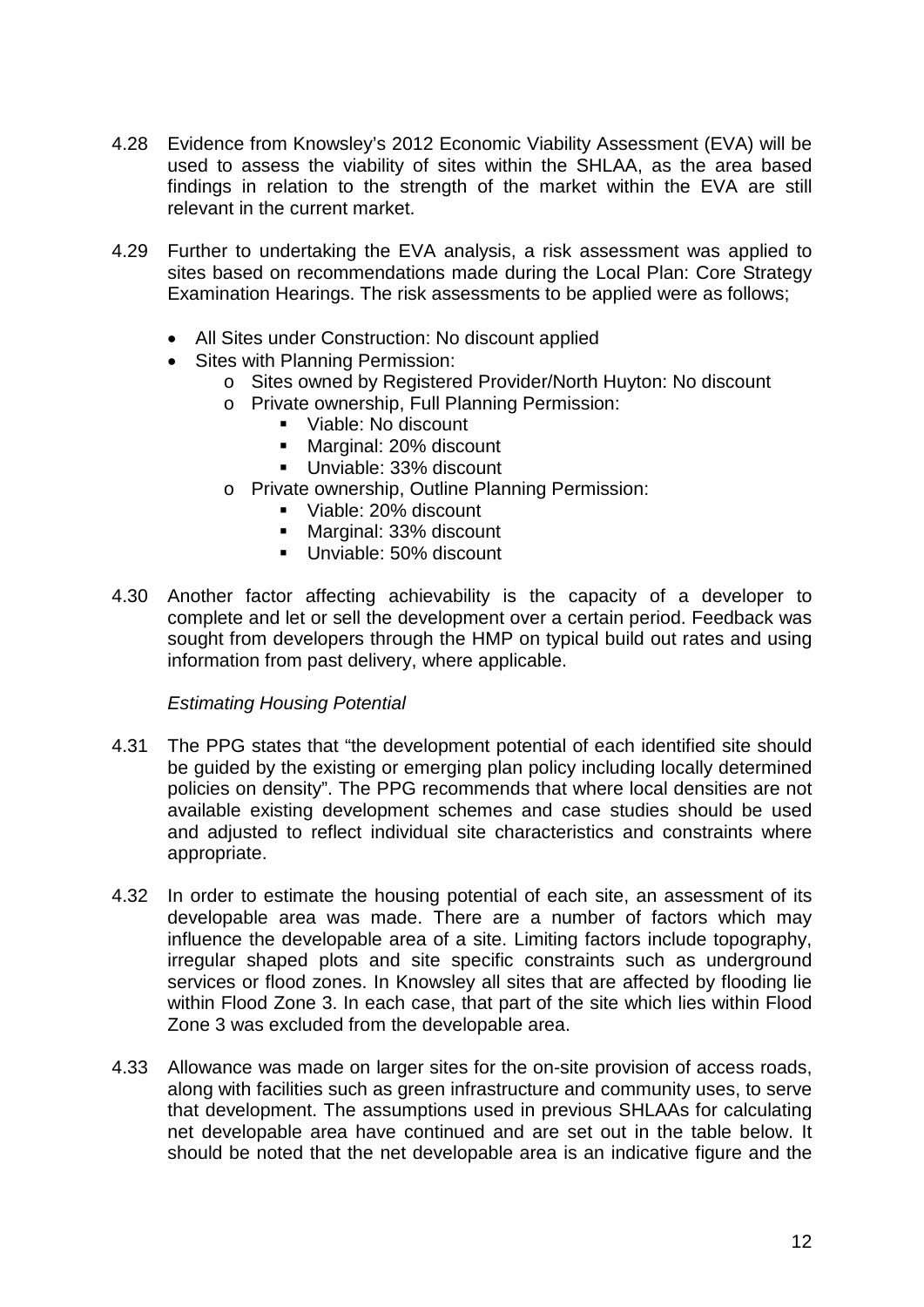Council will negotiate appropriate non-housing provision on a site by site basis when considering future development proposals.

4.34 In order to assess the housing potential of each site, a following range of density multipliers were applied.

| <b>Housing Character</b>                | <b>Applied Density (Dwellings per ha)</b> |
|-----------------------------------------|-------------------------------------------|
| Low density suburban mix (detached and  | 30                                        |
| semi-detached)                          |                                           |
| Low to medium density urban mix (town   | 40                                        |
| houses and semi-detached)               |                                           |
| Medium density urban mix (mainly town   | 50                                        |
| houses)                                 |                                           |
| High density urban mix (town houses and | 60                                        |
| apartments)                             |                                           |
| Apartments (up to six storey)           | 70 and above                              |

#### **Table 3: Applied Density**

4.35 The multiplier applied to each site was that which best reflected the character of the area, the type of mix or housing that would be appropriate on the site and the site's proximity to a defined centre and to services.

#### **Table 4: Net developable areas**

| <b>Total Site Area</b> | <b>Net Developable Area</b> |
|------------------------|-----------------------------|
| Less than 0.4ha        | 100% of developable area    |
| 0.4ha to 2 ha          | 90% of developable area     |
| Sites over 2 ha        | 75% of developable area     |

Source: Tapping the Potential, (ODPM, 2000)

Stage 3 – Windfall Assessment

*Determining housing potential of windfall*

- 4.36 Windfall sites are those which cannot be specifically identified in the SHLAA, usually because the Council is not yet aware of them. The NPPF permits the inclusion of a windfall allowance in the five year supply where there is compelling evidence that such sites have and will continue to form a reliable source of supply. The windfall allowance will not include infill development in residential gardens.
- 4.37 The approach to assessing Knowsley's windfall allowance has been to review past windfall housing completion trends, going back over a 3 year period.
- 4.38 The windfall allowance is based on an estimate of the amount of housing that could be delivered in an area on land that has not been identified by the SHLAA process. This is normally calculated as part of the Council's five year land supply position in the Local Plan Monitoring Report. A windfall allowance will be added to the five year land supply position if deemed appropriate.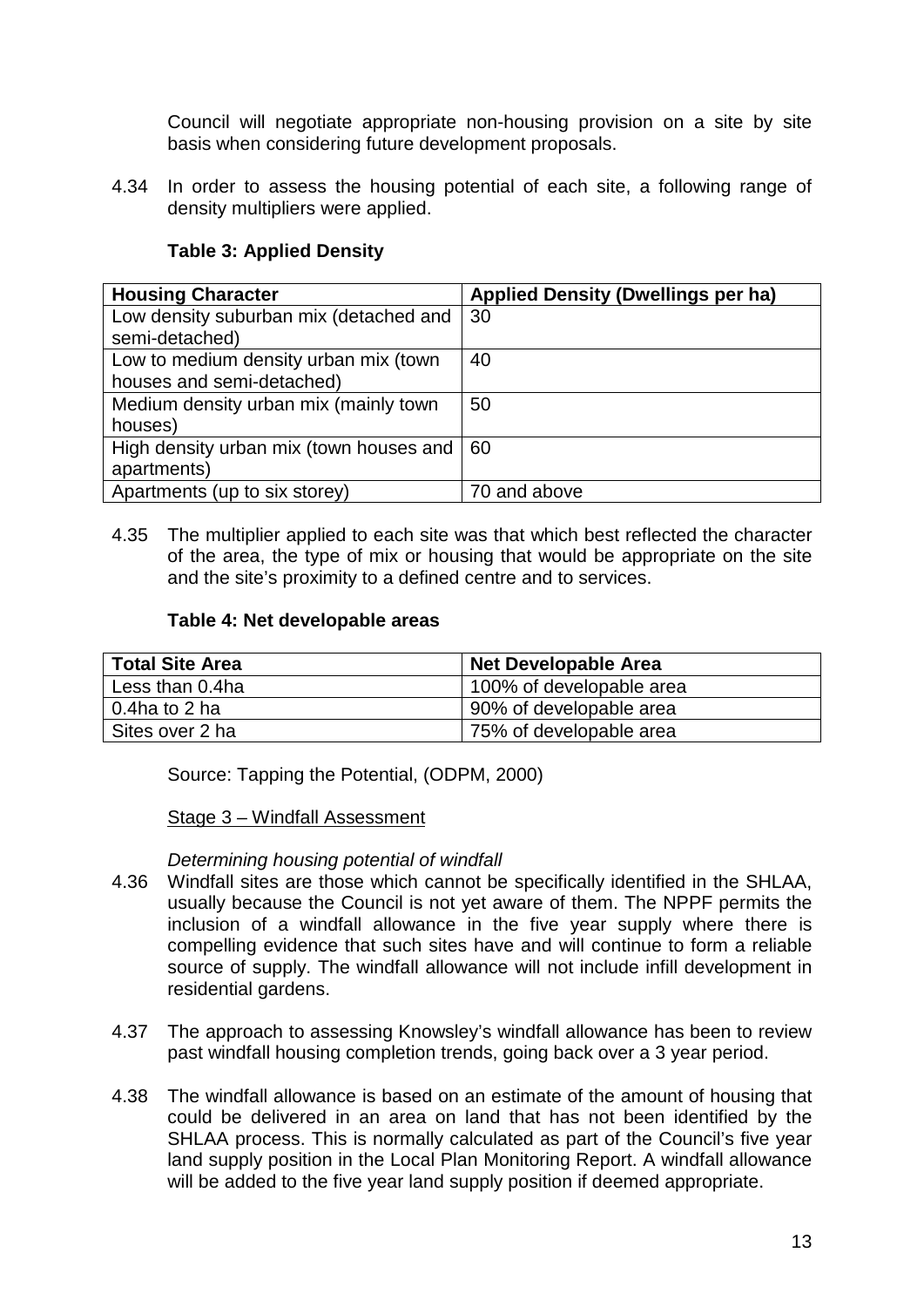- 4.39 It has been concluded that over the past three years (2012/13-2014/15) that just 47 dwellings were delivered on "windfall" sites, giving an annual average of 15.6 dwellings. The windfall completions are consistent with that completed historically
- 4.40 Given this small number of average annual completions, the Council decided not to attribute a windfall allowance to its housing supply via the 2016 SHLAA update.
- 4.41 The rate at which windfall development continues to be delivered will be monitored in the future. If it is deemed appropriate an allowance for windfall delivery may be taken into consideration in future updates of the SHLAA.

#### Stage 4: Review Assessment

#### *Produce Summary Table*

- 4.42 The findings of the detailed site assessments were summarised and the outcome of the assessment of suitability, availability and achievability for each site was provided.
- 4.43 This highlighted any constraints and set out how they could best be resolved or mitigated. If there were constraints with no apparent solution, they were either assessed as undevelopable or placed in a later timescale to account for the time it is likely to take for issues to be resolved. Site maps were produced by wards.

#### *Share Result with Stakeholders*

4.44 The draft study outcomes were shared with stakeholders, including the development industry via the Housing Market Partnership.. Following feedback on the results, the final report was produced.

#### Stage 5: Final Evidence Base

#### *Final Report*

- 4.45 The final report includes the following outputs, in accordance with the PPG:
	- A list of all sites or broad locations considered, cross referenced to their locations on maps;
	- An assessment of each site or broad location, in terms of its suitability for development, availability and achievability including whether the site/broad location is viable to determine whether a site is realistically expected to be developed and when;
	- Contain more detail for those sites which are considered realistic for development, where others have been discounted for clearly evidenced and justified reasons;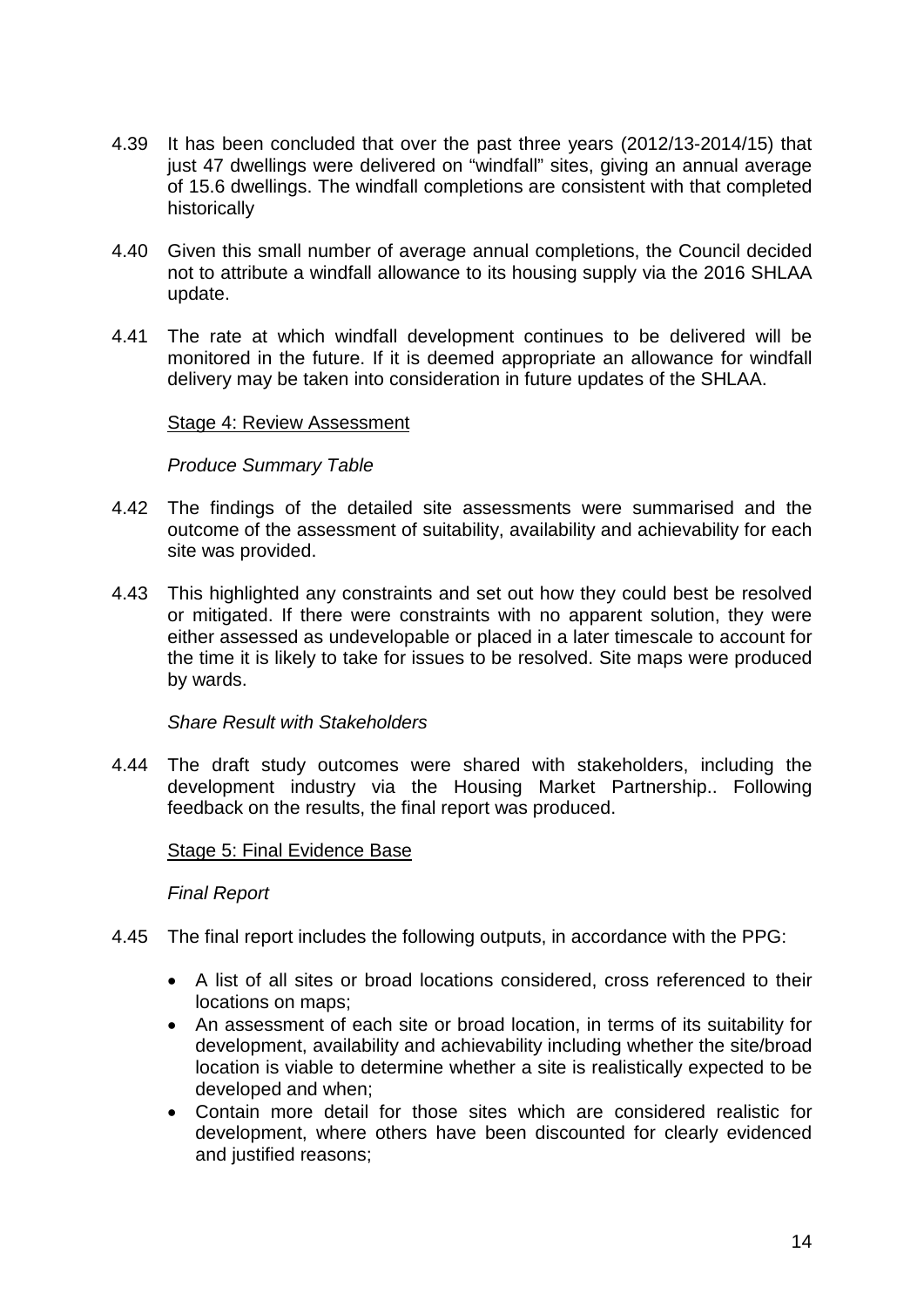- The potential type and quantity of development that could be delivered on each site/broad location, including how any barriers to delivery could be overcome and when;
- Any constraints on delivery and recommendation on how constraints can be overcome and mitigated, including an indication of relevant timescales to achieve solutions to these constraints;
- A categorisation of sites into likely delivery periods for example 0-5 years, 6-10 years and 11+ years, based on sites evidence regarding its suitability, availability and achievability; and
- An indicative trajectory of anticipated development and consideration of associated risks.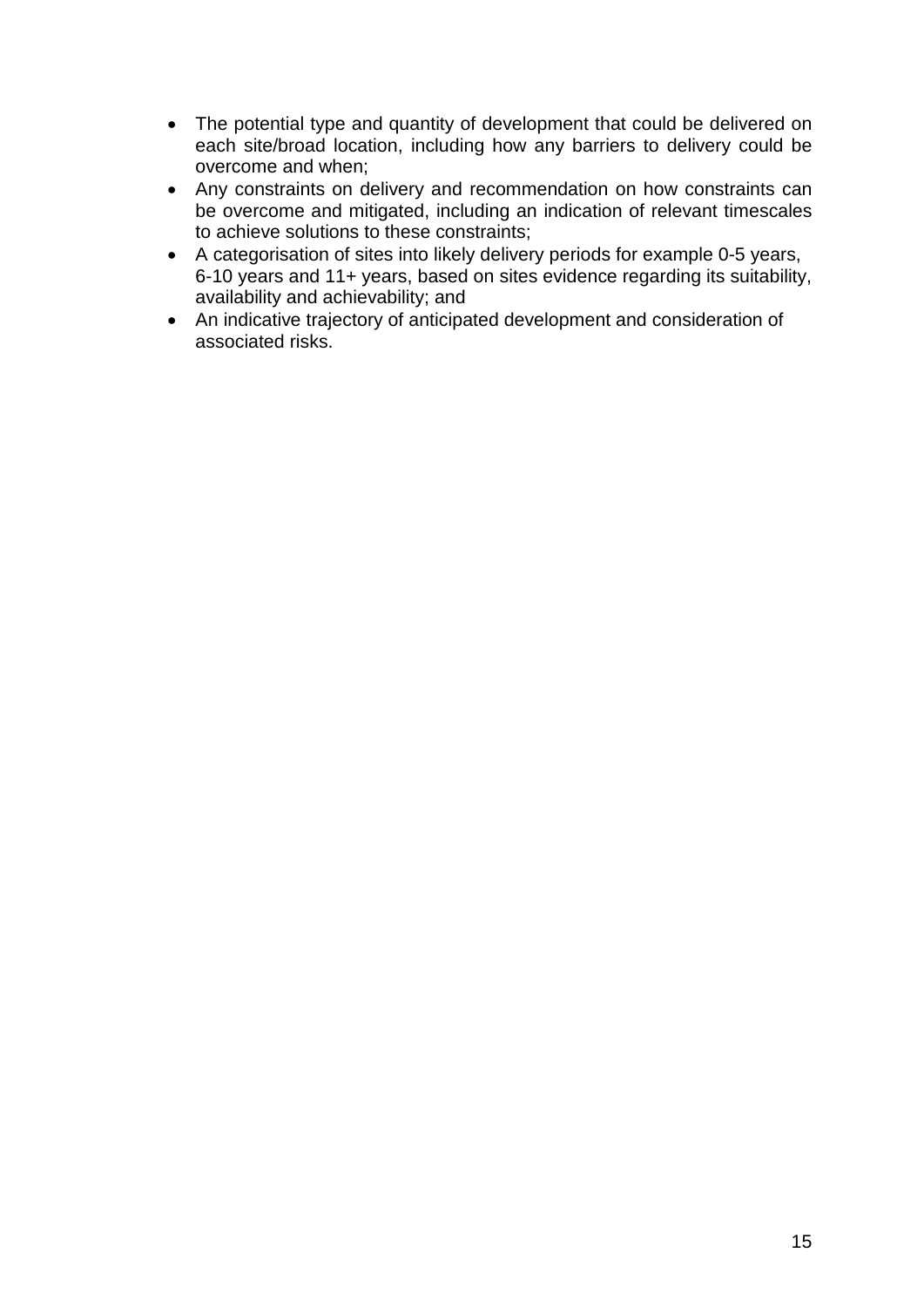## **5. Stakeholder consultation**

5.1 A "Call for Sites" exercise was held between 18 July and 12 August 2016. The Council received 13 responses to the consultation. Table 1 above holds the list of responses received.

*Consultation with Housing Market Partnership (HMP)*

- 5.2 HMP members include locally active house builders, Housing Associations (Registered Providers), property professionals and representatives from neighbouring authorities.
- 5.3 The HMP were initially consulted on the proposed SHLAA methodology during a three week period in July 2016 Feedback was received outlining minor changes to the phasing approach of the Sustainable Urban Extension Allocation sites and also the endorsing the discounting method proposed. These recommended changes were considered and incorporated into the SHLAA study.
- 5.4 In order to validate the initial findings of the 2016 update to the SHLAA, a meeting was held with the "Housing Market Partnership" (HMP) on the 13 of October 2016. The HMP was consulted on the draft SHLAA report and site appraisals over a four week period (Monday 17 October – Friday 4 November). The Council did not receive any responses from the HMP during the consultation on the draft assessment. No changes were made to the assessment as a result of the consultation.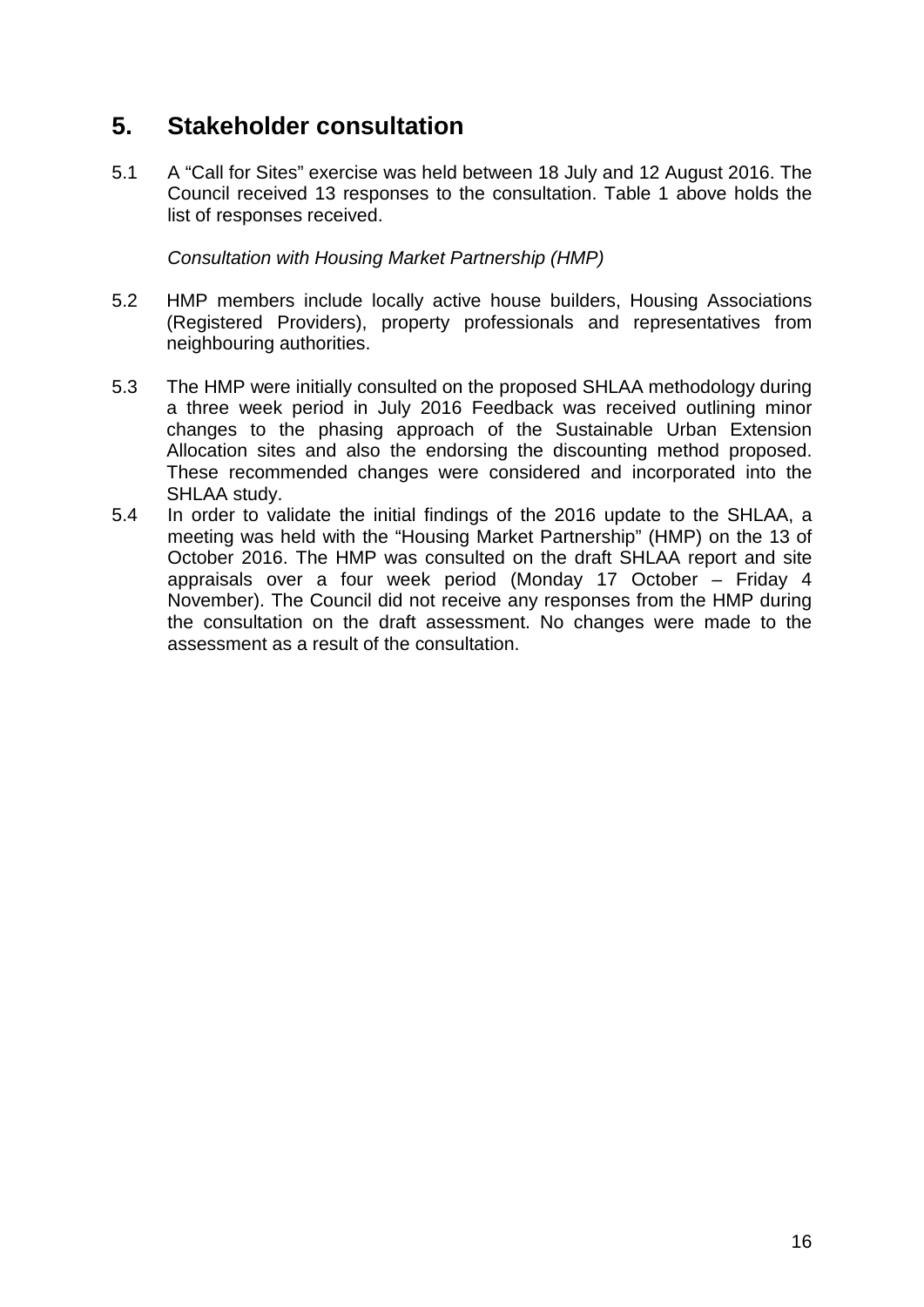## **6 Results of the assessment**

#### *Introduction*

6.1 In this section the results from the study are presented to assess overall housing land availability in Knowsley, and to identify whether the adopted Local Plan: Core Strategy housing targets can be achieved.

*Results*

6.2 The SHLAA 2016 update findings are summarised in Table 5.

| <b>Source</b>                | <b>Plan Period</b> |          |           | <b>Total</b> |
|------------------------------|--------------------|----------|-----------|--------------|
|                              | $0 - 5$            | $6 - 10$ | $11 - 15$ |              |
|                              | year               | year     | year      |              |
| <b>SHLAA Sites (gross)</b>   | 1,306              | 297      | $\Omega$  | 1604         |
| <b>SHLAA Sites (risk</b>     |                    |          |           |              |
| assessed)                    | 1,045              | 238      | 0         | 1283         |
| <b>Commitments and</b>       |                    |          |           |              |
| Allocations (gross)          | 3,592              | 2,730    | 832       | 7154         |
| Commitments and              |                    |          |           |              |
| <b>Allocations (risk)</b>    |                    |          |           |              |
| assessed)                    | 3,364              | 2,620    | 832       | 6816         |
| Total (gross)                | 4898               | 3027     | 832       | 8195         |
| <b>Total (risk assessed)</b> | 4409               | 2858     | 832       | 8758         |
| <b>Housing Requirement</b>   | 2250               |          |           |              |
| 5YS target:                  |                    | 2250     | 2250      | 6750         |
| + Backlog 2010-2015          |                    |          |           |              |
| (890)                        | 3,140              |          |           |              |
|                              |                    |          |           |              |
| +20% Buffer                  | 3,768              |          |           |              |
| <b>Potential over/under</b>  |                    |          |           |              |
| supply                       | 2159               | 608      | $-1418$   | 786          |
| <b>Over Supply against</b>   |                    |          |           |              |
| 5YS (+Backlog and 20%)       | 641                |          |           |              |

#### **Table 5: "Risk assessed" Housing Supply from 1st April 2016**

- 6.3 Table 5 sets out the identified housing supply in the Borough over the 15 years from 1 April 2016. The information in Table 5 includes supply arising from allocated sites and extant planning permissions. . Should any of the identified capacity not be realised within an ascribed period, then this capacity may be carried forward to the following supply period.
- 6.4 In total, the assessment indicates that the Borough has a sufficient five year supply to meet the current housing target of 450 dwellings per annum, with the majority of the identified supply being already committed as extant planning permissions and allocations.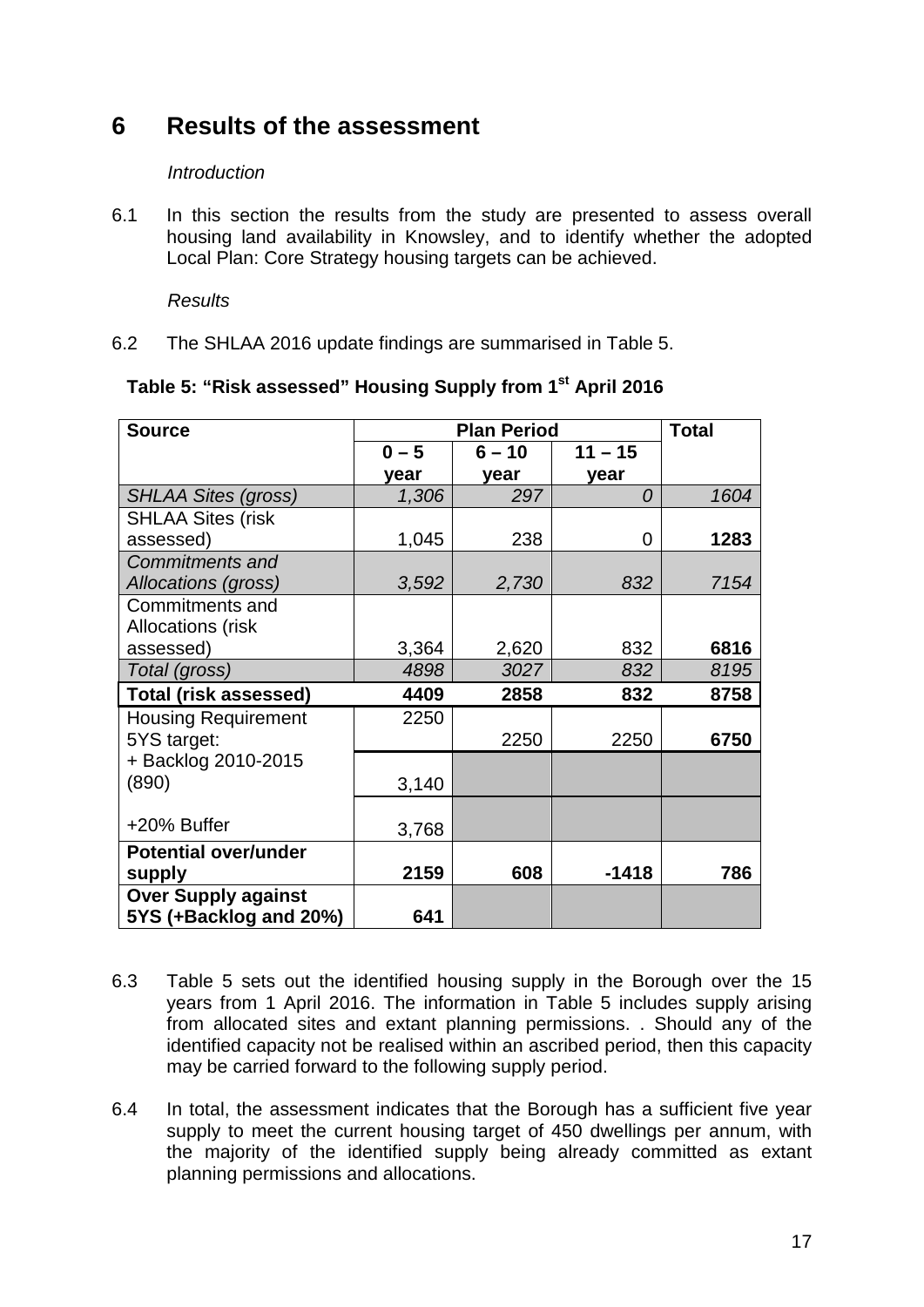- 6.5 In addition, to the target of 450 homes per year, the five year supply must account for a "backlog" of housing supply during the Local Plan period to date. Due the adopted Core Strategy having a base date of 2010, a backlog of 890 units for the period of 2010-2015 has been applied. This has been calculated from the overall net deficit against the 450 per annum target between 2010/11 and 2015/16.
- 6.6 There is also a need to add a "buffer" of additional housing supply, as required by national policy. In all cases this is a minimum of 5%; where there has been persistent under delivery, this rises to 20%. For the purposes of the SHLAA, "persistent under delivery" is understood to mean under delivery for two or more of the most recent and consecutive monitoring years (i.e. 2014/15 and 2015/16). Given housing completions have not met the target for these two years, the 20% buffer is considered applicable.
- 6.7 Table 5 shows that there is sufficient supply to meet the requirement for a backlog allowance and an additional 20% buffer based on recent persistent under delivery. Table 5 shows an "oversupply" of 641 dwellings in relation to the five year supply requirement (including backlog and 20% buffer).
- 6.8 In the 6 10 year housing supply period, there is a small over-supply in relation to the annual housing target of 608 dwellings. In this period, the supply is weighted heavily on the sites identified from commitments and allocations with a smaller supply coming from SHLAA process than in previous years, mainly due to the Council's asset release sites coming forward since the previous update.
- 6.9 The assessment also demonstrates that there is a limited supply of 832 dwellings in the 11 – 15 year category. These are attributed to existing commitments and allocations, however we anticipate this will increase during future updates as private development not captured in this update may come forward.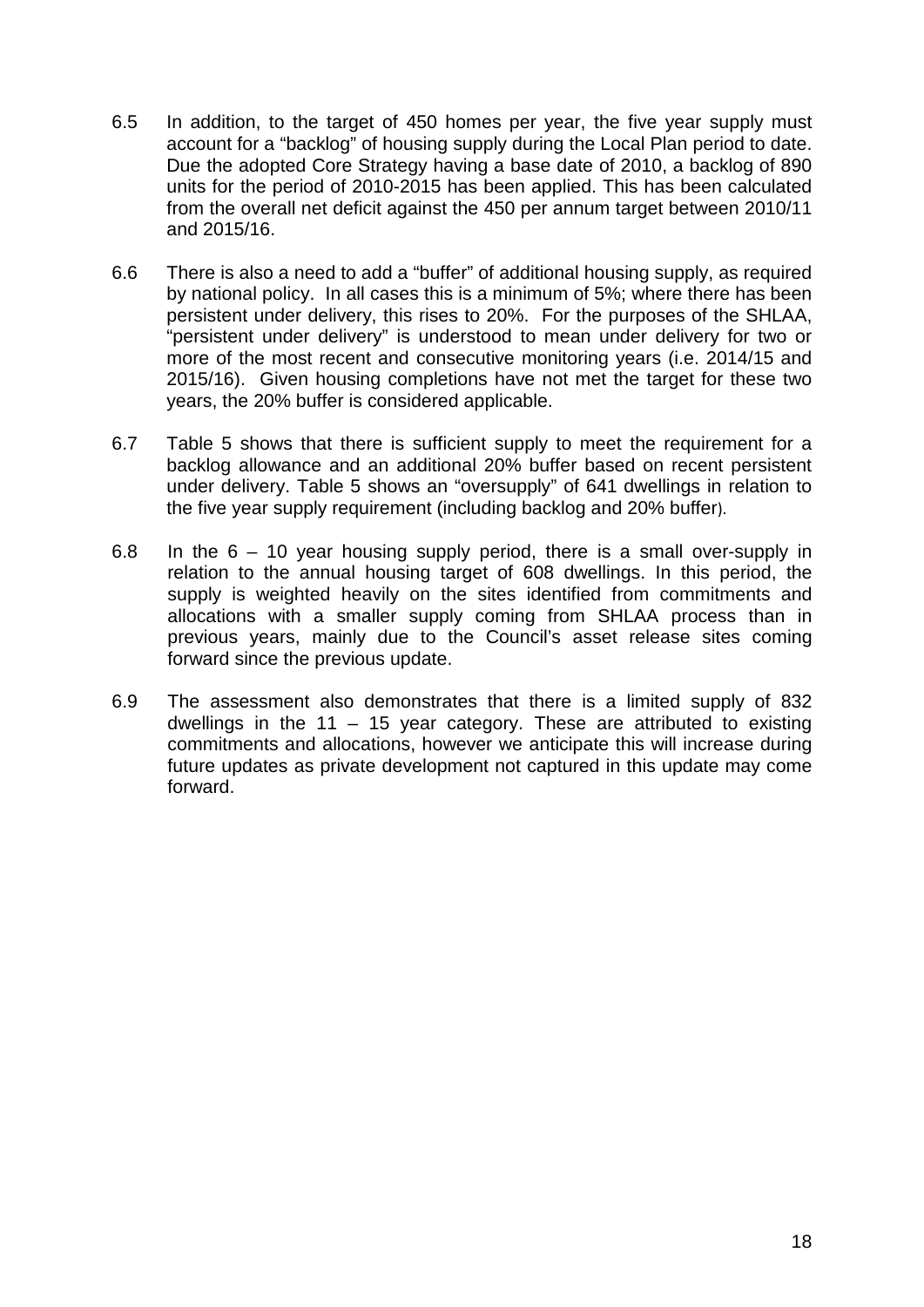#### *Trajectory Diagram*

6.10 The below diagram shows the envisaged trajectory of new housing delivery across the SHLAA period. Updates to the SHLAA, along with the annual housing monitoring will inform this trajectory on an annual basis.

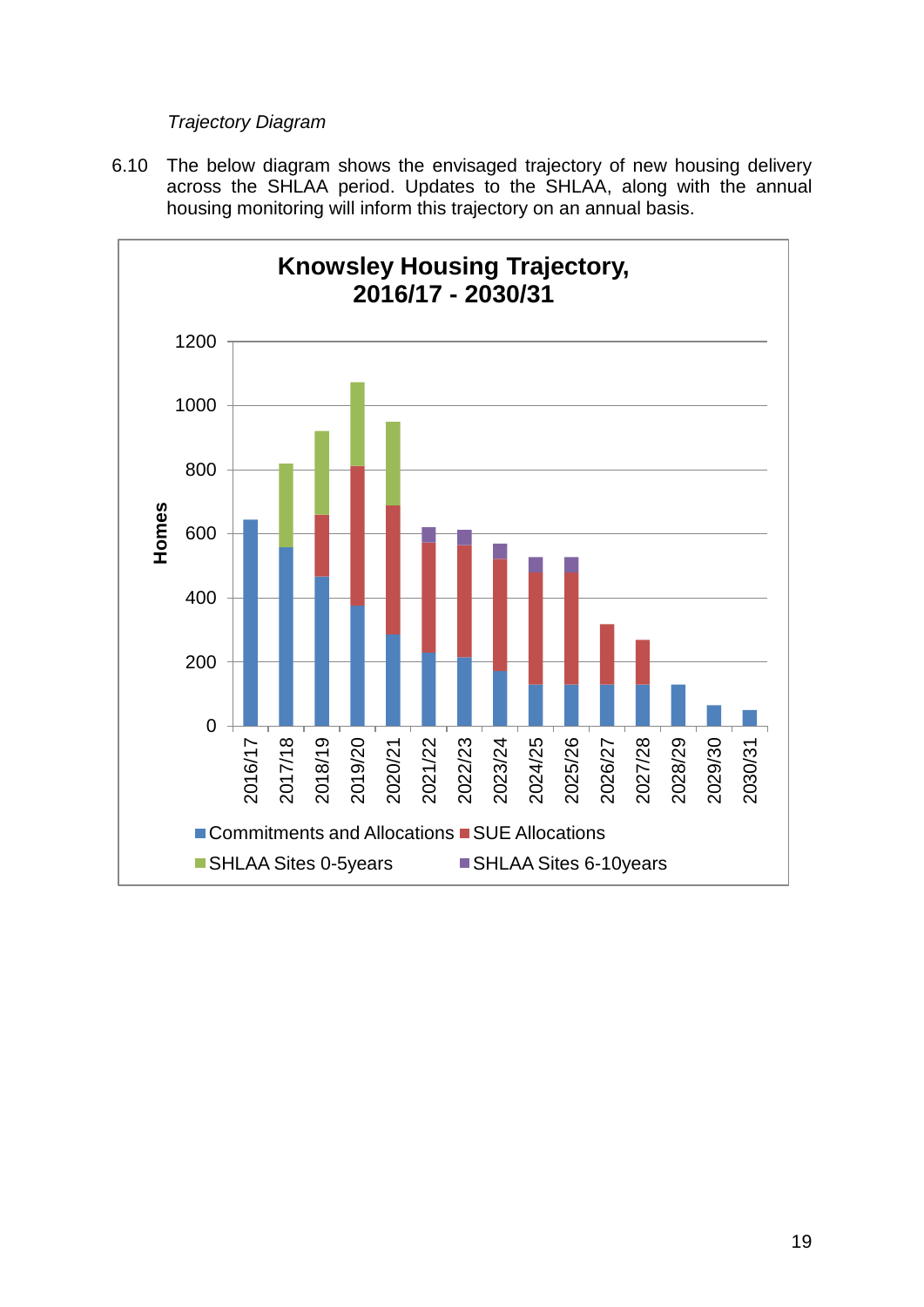## **7. Summary and conclusions**

- 7.1 The SHLAA is a key part of the evidence base for Knowsley's Local Plan and will assist the Council in delivering the required level of residential development. The updated Study has been undertaken in accordance with Planning Practice Guidance and National Planning Policy Framework and provides an indication of the land available for housing development over a 15 year period.
- 7.2 After making provision in the housing supply for a "risk assessment", the SHLAA identifies an over-supply of 641 dwellings in the five year period (including backlog and additional 20% buffer) from 1 April 2016. Beyond the 0  $-5$  vear period there is an over-supply of 608 dwellings in the  $6 - 10$  year period. A further 835 dwellings are identified in the 11 – 16 year period.
- 7.3 Accordingly, across the 15 year period from 1 April 2016, there is a net supply of approximately 19.4 years when compared to the existing Core Strategy housing target of 450 dpa.

### **8. Monitoring and review**

- 8.1 The base date for this SHLAA report in 1 April 2016. This report represents a full update of the previous SHLAA published in 2012 and replaces materials produced on housing land supply during the Examination in Public of the Local Plan Core Strategy, which can be found on the Council's website.
- 8.2 The Council monitors all residential planning permissions as at 31 March of each year to support the annual production of the Local Plan [Monitoring](http://www.knowsley.gov.uk/residents/building-and-planning/development-plans-and-policy/local-development-framework-1/adopted-documents/process-documents.aspx)  [Report](http://www.knowsley.gov.uk/residents/building-and-planning/development-plans-and-policy/local-development-framework-1/adopted-documents/process-documents.aspx) . Each site is then surveyed, via site visit if necessary, with the figures informing the subsequent update to the SHLAA and Council's five-year supply.
- 8.3 To support the SHLAA and maintain a robust evidence base the Council also contacts landowners to ascertain their intentions and conducts a "Call for Sites" exercise at regular intervals.
- 8.4 The next update to the SHLAA (2017 Update) will have a base date of 1 April 2017 and will be published in late 2017.